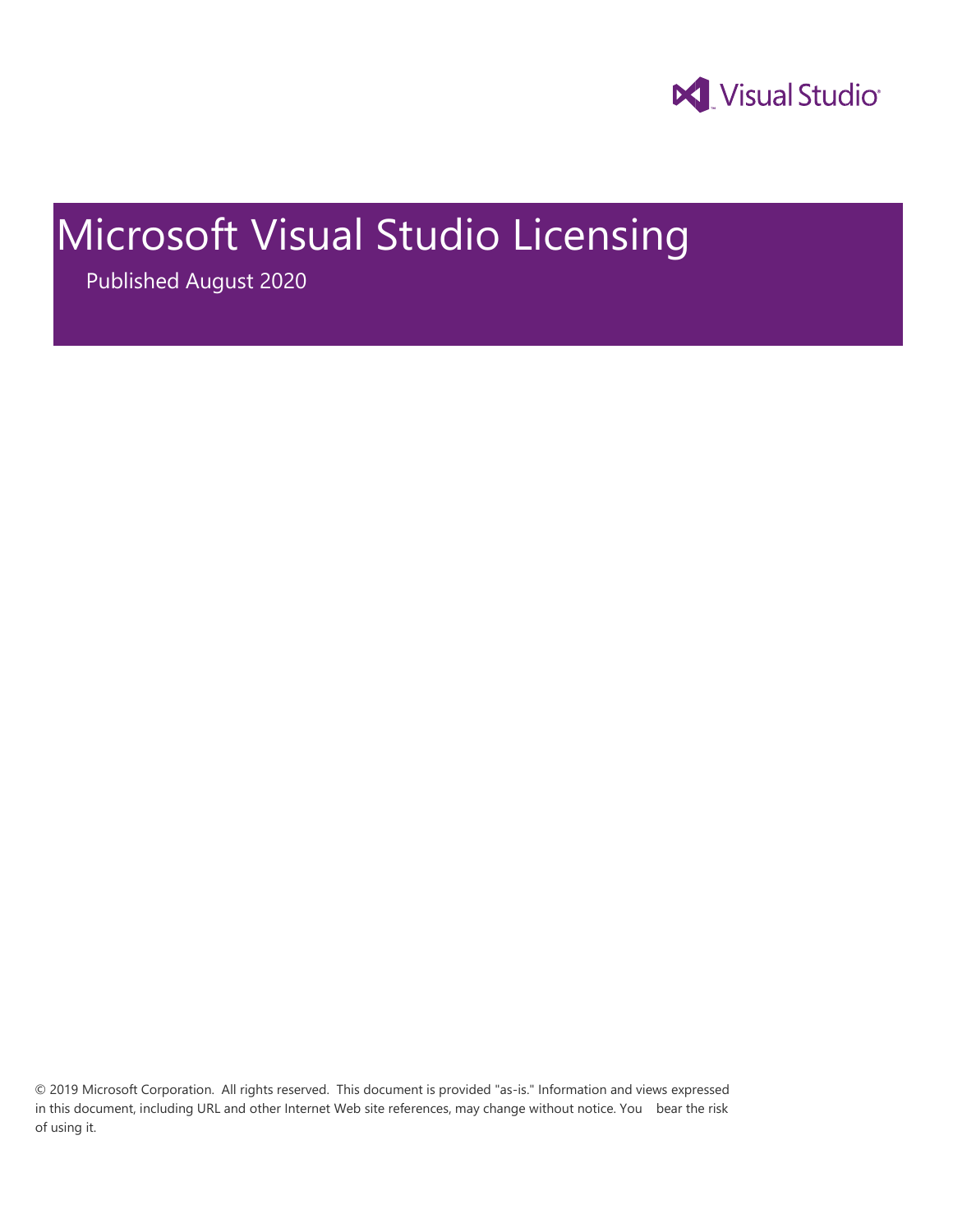This document does not provide you with any legal rights to any intellectual property in any Microsoft product. You may copy and use this document for your internal, reference purposes



#### Table of Contents

| Cloud Use Rights: Running the Subscriber Software on Dedicated Hosted Cloud Services15 |  |
|----------------------------------------------------------------------------------------|--|
|                                                                                        |  |
|                                                                                        |  |
|                                                                                        |  |
|                                                                                        |  |
|                                                                                        |  |
|                                                                                        |  |
|                                                                                        |  |

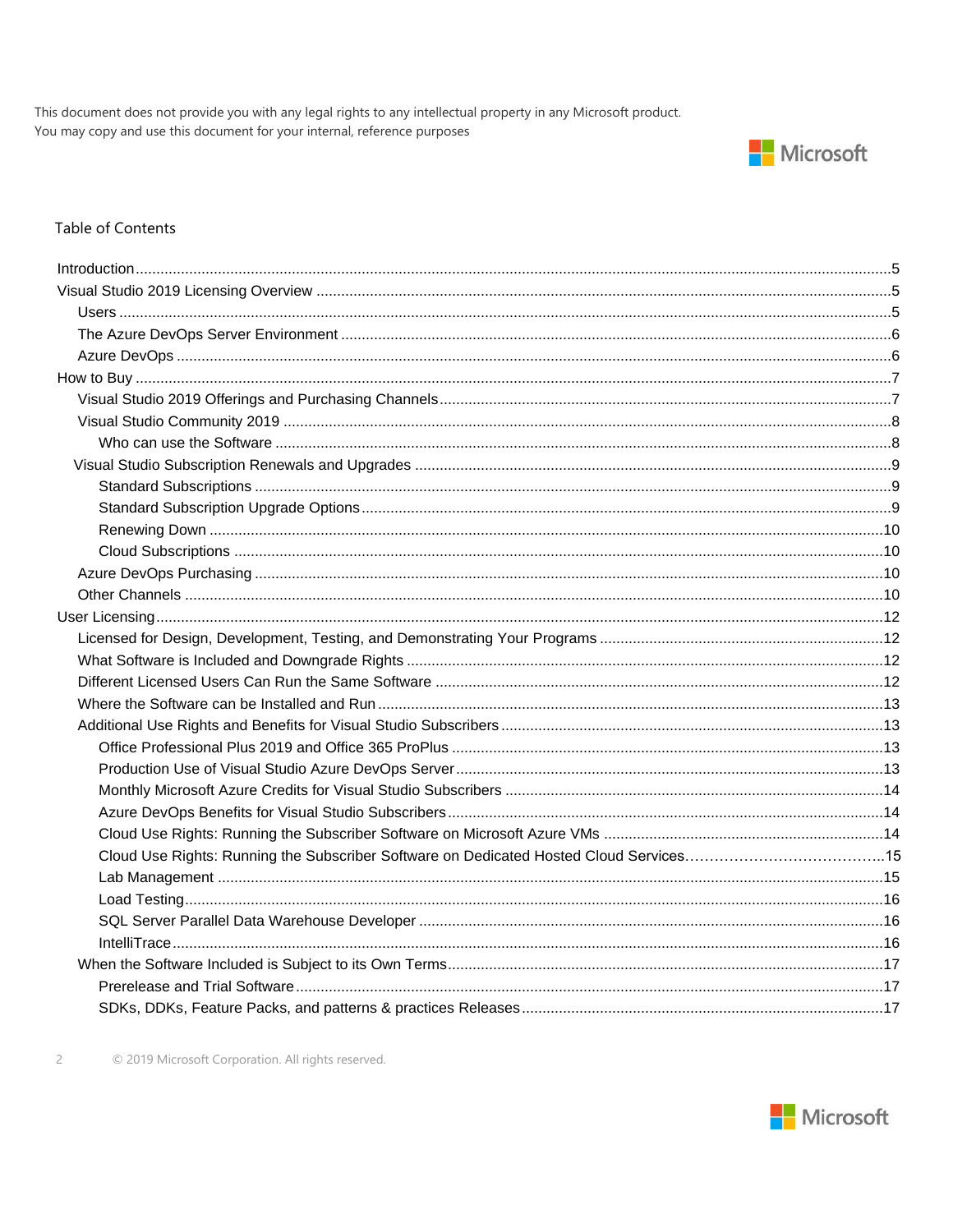| Monitoring and Managing Development and Testing Environments Requires Management Licenses 19                           |  |
|------------------------------------------------------------------------------------------------------------------------|--|
|                                                                                                                        |  |
|                                                                                                                        |  |
|                                                                                                                        |  |
| Assigning Visual Studio Subscriptions to External Entities (e.g. solution providers, independent contractors, offshore |  |
|                                                                                                                        |  |
|                                                                                                                        |  |
| Using Software Sourced from Subscriber Downloads but Licensed                                                          |  |
|                                                                                                                        |  |
|                                                                                                                        |  |
|                                                                                                                        |  |
|                                                                                                                        |  |
|                                                                                                                        |  |
|                                                                                                                        |  |
|                                                                                                                        |  |
|                                                                                                                        |  |
|                                                                                                                        |  |
|                                                                                                                        |  |
|                                                                                                                        |  |
|                                                                                                                        |  |
|                                                                                                                        |  |
|                                                                                                                        |  |
|                                                                                                                        |  |
|                                                                                                                        |  |
|                                                                                                                        |  |
|                                                                                                                        |  |
|                                                                                                                        |  |
|                                                                                                                        |  |
|                                                                                                                        |  |
|                                                                                                                        |  |
|                                                                                                                        |  |

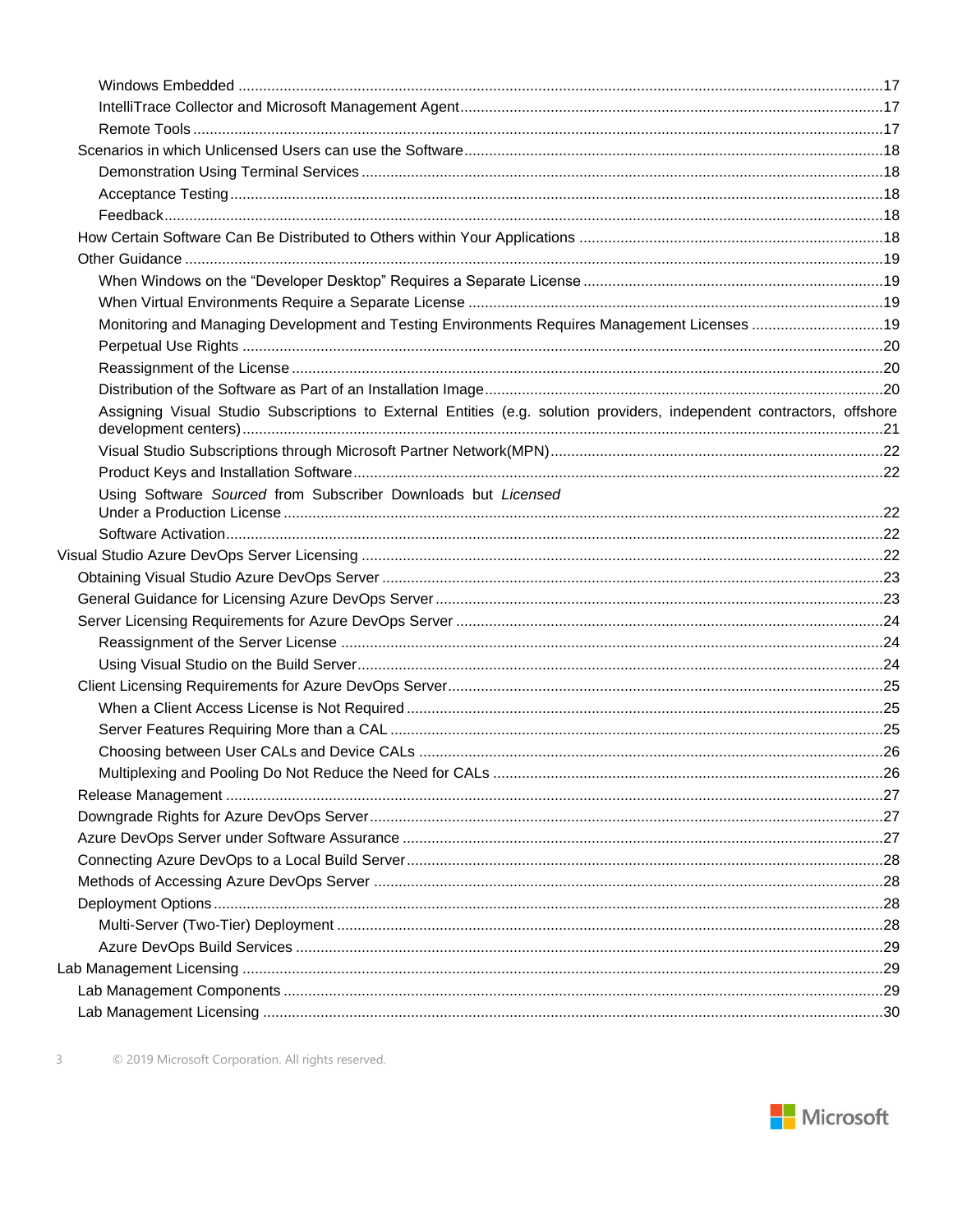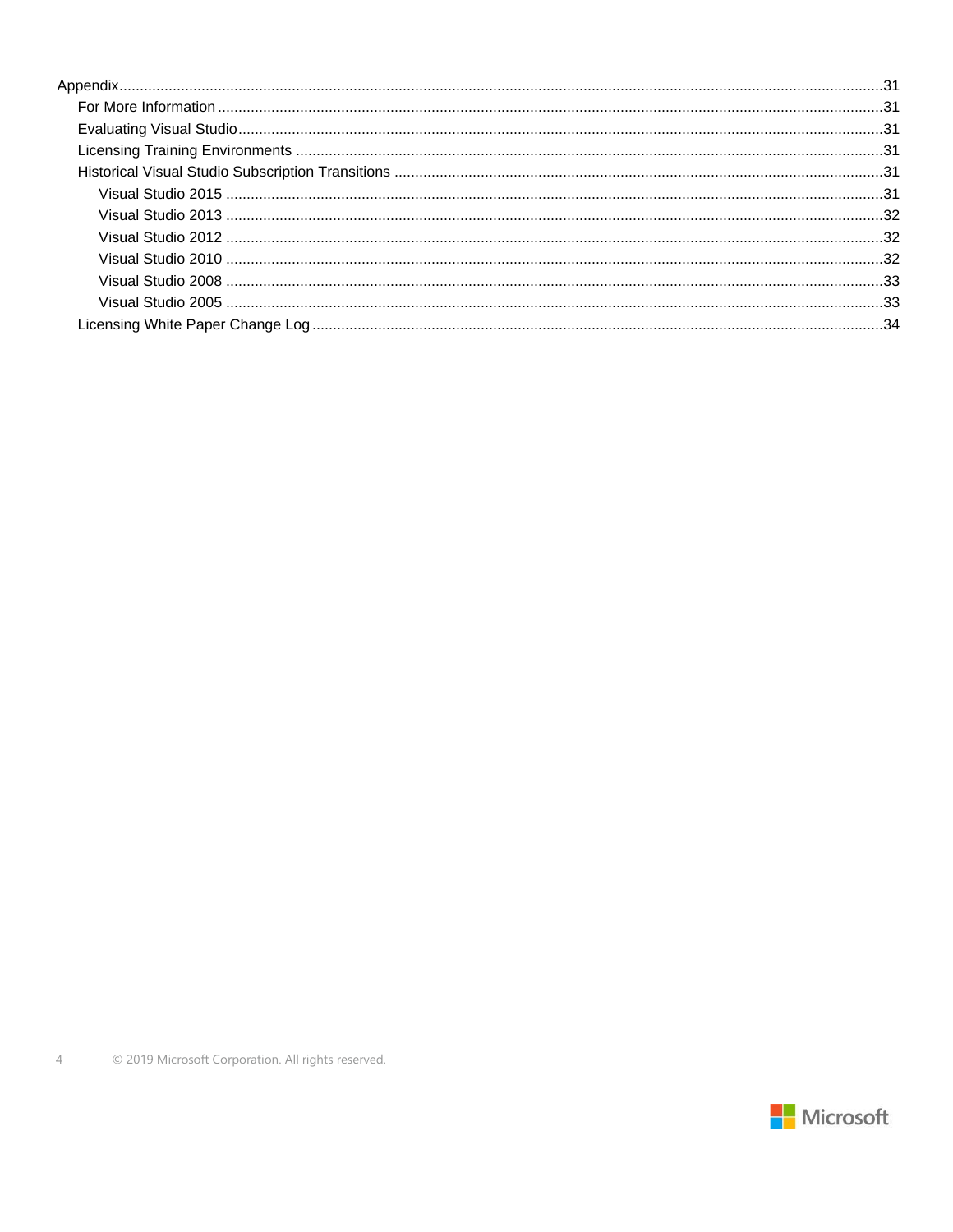# <span id="page-4-0"></span>Introduction

Visual Studio 2019 provides a rich, integrated development environment for creating stunning applications for Windows, Android, and iOS, as well as modern web applications and cloud services. Visual Studio 2019 also provides a comprehensive, highly flexible set of application lifecycle management (ALM) tools. Visual Studio subscriptions offer customers high-value subscriber benefits such as 31 development/test use rights for Microsoft platform software like SQL Server/Windows/Windows Server, monthly Microsoft Azure credits, a developer account for publishing apps to the Windows Store and an Office 365 Developer subscription.

The remainder of this paper provides an overview of the Visual Studio product line and the licensing requirements for those products in common deployment scenarios. If you're a volume licensing customer, the definitive guide to licensing terms and conditions is the [Microsoft Licensing Product Terms](http://www.microsoftvolumelicensing.com/userights/PUR.aspx) and your licensing program agreement. For retail customers the license terms are specified in the [Retail Software License Terms](http://www.microsoft.com/useterms/) included with your product.

# <span id="page-4-1"></span>Visual Studio 2019 Licensing Overview

With the primary Visual Studio 2019 offerings there are essentially two things for which you purchase licenses:

- 1. Users
- 2. The Visual Studio Azure DevOps Server environment

Additionally, you can purchase Azure DevOps for your team, which is billed along with other Microsoft Azure services.

#### <span id="page-4-2"></span>Users

The primary way to license users is by purchasing the appropriate level Visual Studio subscription for each user who will be participating in software development projects. The software, services, and support included with Visual Studio subscriptions varies by level, so you should consult the [Visual Studio subscription comparison](https://www.visualstudio.com/vs/compare/) to determine the right level for the needs of each team member. The Visual Studio software and other Microsoft software that the individual subscriber can install and run is defined by what is available for that Visual Studio subscription level in Subscriber Downloads while the user's subscription is active.

Visual Studio subscription options:

- A. Standard subscriptions (sold via the Microsoft Store and Volume Licensing resellers):
	- [Visual Studio Enterprise Subscription \(](https://www.visualstudio.com/products/visual-studio-enterprise-vs)formerly MSDN)
	- [Visual Studio Test Professional Subscription \(](https://www.visualstudio.com/products/visual-studio-test-professional-with-msdn-vs)formerly MSDN)
	- [Visual Studio Professional Subscription \(](https://www.visualstudio.com/products/visual-studio-professional-with-msdn-vs)formerly MSDN)
	- [MSDN Platforms](https://www.visualstudio.com/products/msdn-platforms-vs)

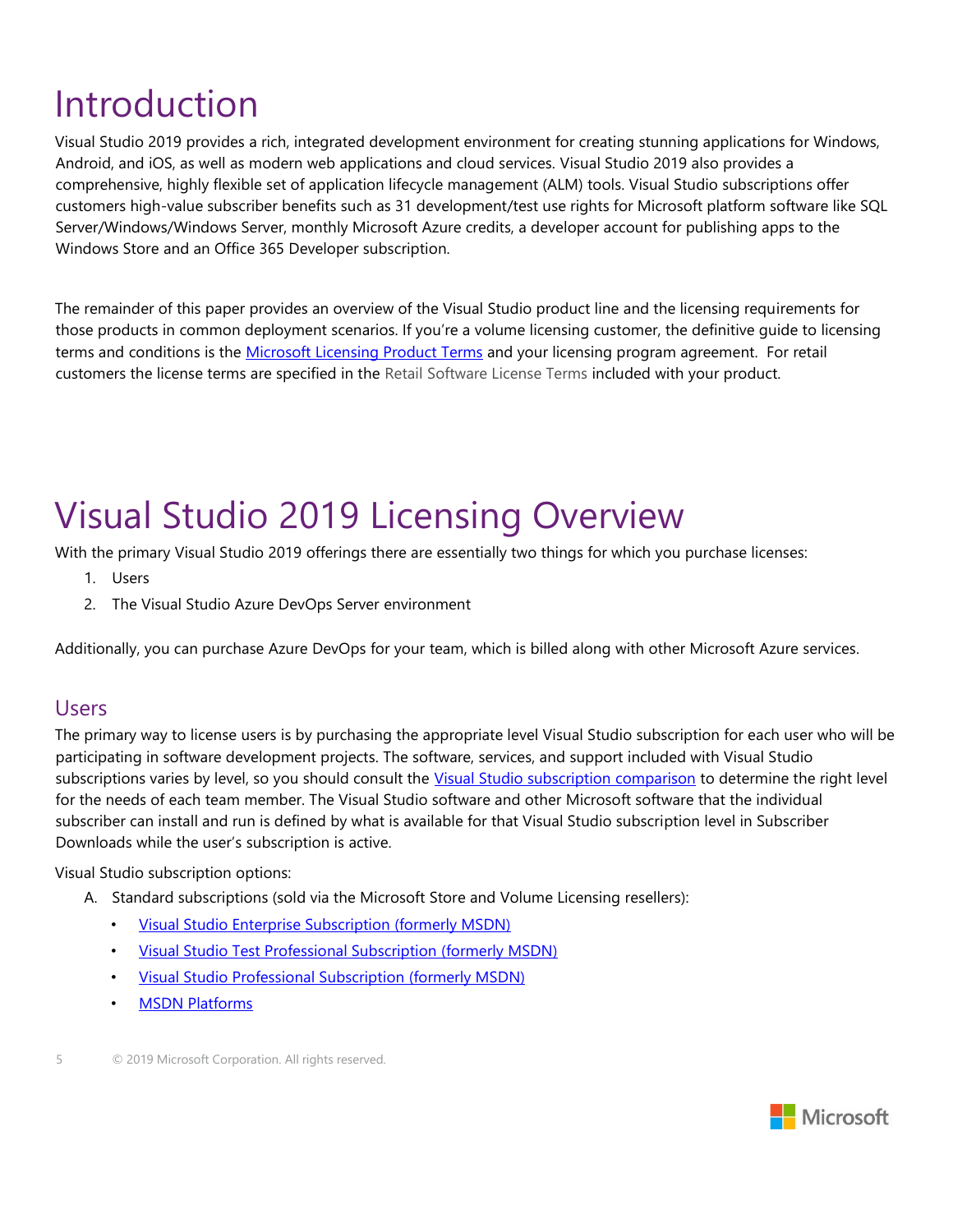- B. Cloud subscriptions (sold via the [Visual Studio Marketplace\):](http://aka.ms/vsmarketplace)
	- [Visual Studio Enterprise](http://aka.ms/enterprise-monthly)  monthl[y](http://aka.ms/enterprise-monthly)
	- [Visual Studio Professional](http://aka.ms/professional-monthly)  monthl[y](http://aka.ms/professional-monthly)

## <span id="page-5-0"></span>The Azure DevOps Server Environment

The [Azure DevOps Server](https://www.visualstudio.com/products/tfs-overview-vs) [e](https://www.visualstudio.com/products/tfs-overview-vs)nvironment is where the software developers, testers, project managers, stakeholders, and other participants in the software development team collaborate, manage source code, manage and prioritize work, generate builds of the application, and much more. You purchase Windows Server and Azure DevOps Server licenses for each server in this environment, plus Windows Server and Azure DevOps Server Client Access Licenses (CALs) for each user connecting to these servers. Microsoft SQL Server 2019 Standard is included with the Azure DevOps Server license for use with Azure DevOps Server.

## <span id="page-5-1"></span>Azure DevOps

Azure DevOps offers a broad and growing set of cloud-based Application Lifecycle Management and DevOps capabilities for use by your team. Creating a Azure DevOps account is free.

It's also free to add as many stakeholders and **active Visual Studio subscribers** to your Azure DevOps account as you need. All Visual Studio subscribers get Basic access to your account, plus certain Visual Studio subscriptions include additional f[e](https://marketplace.visualstudio.com/items?itemName=ms.feed)atures, such as the **Azure Test Plan and [Package Management](https://marketplace.visualstudio.com/items?itemName=ms.feed)** extensions. The [Visual Studio Marketplace](http://aka.ms/vso-tfs) provides a number of additional features through extensions, many of which are free.

In addition to the free stakeholders and Visual Studio subscribers, you get five free users in your account, with access to Basic features like version control, agile planning, and more. After that, you **Azure DevOps**. You can also purchase additional services for use by the account overall, such as Build and Release [Hosted Pipelines](https://marketplace.visualstudio.com/items?itemName=ms.build-release-hosted-pipelines) [a](https://marketplace.visualstudio.com/items?itemName=ms.build-release-hosted-pipelines)nd [Private Pipelines, a](https://marketplace.visualstudio.com/items?itemName=ms.build-release-private-pipelines)nd Cloud-based Load Testing.

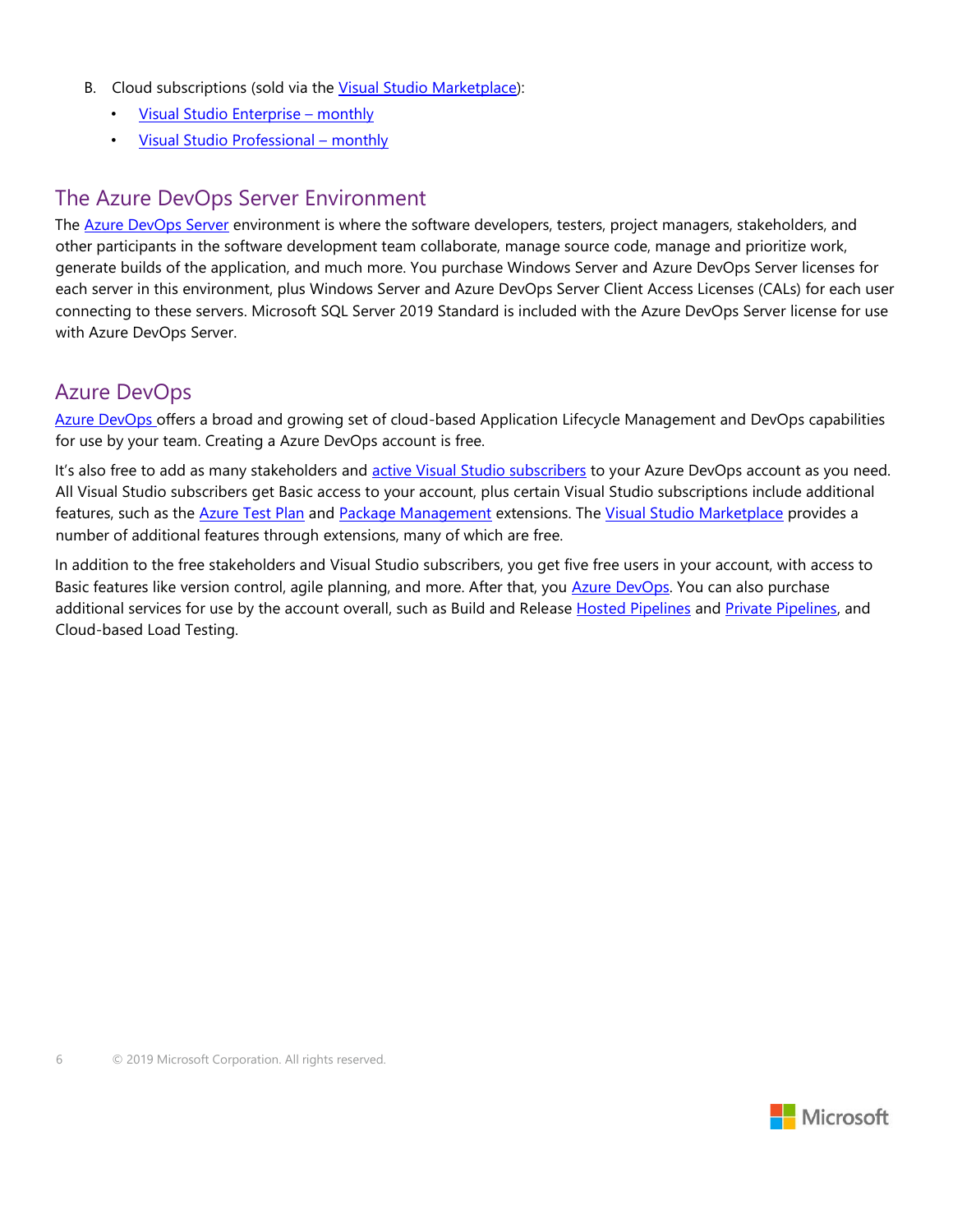# <span id="page-6-0"></span>How to Buy

Visual Studio products are offered through a variety of sales channels as outlined below.

# <span id="page-6-1"></span>Visual Studio 2019 Offerings and Purchasing Channels

|                                  |                                                                   | <b>Visual</b><br>Studio<br>Enterprise<br>Subscription | Visual<br>Studio<br>Professional<br>Subscription | <b>MSDN</b><br>Platforms | Visual<br><b>Studio Test</b><br>Professional<br>Subscription | Team<br>Foundation<br>Server<br>2018 | <b>Visual</b><br>Studio<br>Professional<br>2019 | <b>Visual Studio</b><br>Cloud<br><b>Subscriptions</b> |
|----------------------------------|-------------------------------------------------------------------|-------------------------------------------------------|--------------------------------------------------|--------------------------|--------------------------------------------------------------|--------------------------------------|-------------------------------------------------|-------------------------------------------------------|
|                                  | Enterprise,<br>Enterprise<br>Subscription                         | $\checkmark$                                          | $\checkmark$                                     | $\checkmark$             |                                                              | $\checkmark$                         |                                                 |                                                       |
|                                  | Select, Select<br>Plus, MPSA                                      | ✓                                                     | $\checkmark$                                     | $\checkmark$             |                                                              | $\checkmark$                         |                                                 |                                                       |
| Microsoft<br>Volume<br>Licensing | Open Value,<br>Open<br>Value<br>Subscription                      |                                                       |                                                  |                          |                                                              |                                      |                                                 |                                                       |
|                                  | Open                                                              | $\checkmark$                                          | $\checkmark$                                     | $\checkmark$             |                                                              | ✓                                    | $\checkmark$                                    |                                                       |
|                                  | Campus,<br><b>Enrollment</b> for<br>Education<br><b>Solutions</b> |                                                       |                                                  |                          |                                                              |                                      |                                                 |                                                       |
| <b>Retail Channel</b>            | <b>Microsoft Store</b><br>(online only)                           | $\checkmark$                                          | $\checkmark$                                     |                          |                                                              |                                      | $\checkmark$                                    |                                                       |
| Microsoft<br>Azure               | <b>Visual Studio</b><br>Marketplace                               |                                                       |                                                  |                          |                                                              |                                      |                                                 |                                                       |

Each Microsoft Volume Licensing program has specific rules and benefits which your software reseller can help you understand so you can make the right choice. More information on Volume Licensing and the above programs can be found at: [www.microsoft.com/licensing.](http://www.microsoft.com/licensing) 

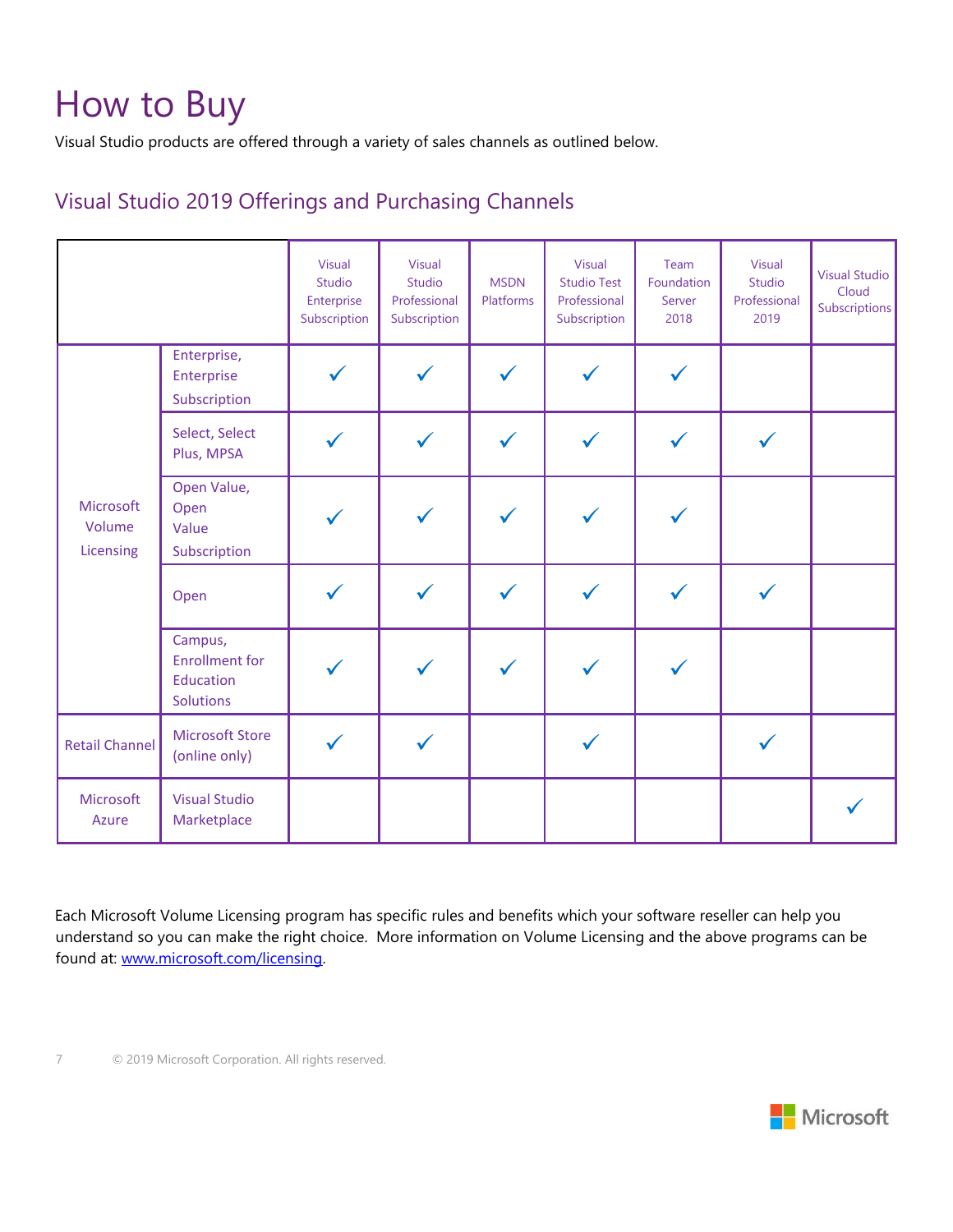# <span id="page-7-0"></span>Visual Studio Community 2019

[Visual Studio Community 2019](http://www.visualstudio.com/products/visual-studio-community-vs) [is](http://www.visualstudio.com/products/visual-studio-community-vs) a free, full-featured IDE for any developer building non-enterprise apps across any platform or device. It includes all the capabilities needed to create compelling non-enterprise applications, including powerful productivity features, mobile development tools for Windows, iOS and Android, and access to thousands of extensions.

#### <span id="page-7-1"></span>Who can use the Software

Rights to use Visual Studio Community depend on the customer segment and usage scenarios as explained below.

#### **Individual developers**

Any individual developer can use Visual Studio Community to create their own free or paid apps. In addition, any number of users may use the software to develop and test device drivers for the Windows operating system.

#### **Organizations**

- An unlimited number of users within an organization can use Visual Studio Community for the following scenarios: in a classroom learning environment, for academic research, or for contributing to open source projects.
- Any number of users may use the software to develop and test device drivers for the Windows operating system.
- For all other usage scenarios: In non-enterprise organizations up to 5 users can use Visual Studio Community. In enterprise organizations (meaning those with >250 PCs or > \$1M in annual revenue) no use is permitted for employees as well as contractors beyond the open source, academic research and classroom learning environment scenarios described above.

**Example 1:** A University wants to use Visual Studio Community 2019 for training students enrolled in the "Data structures and Programming" course and for a "Big Data" academic research project that requires building a cross-platform mobile application. Further the University also plans to customize its ERP software and automate processes through its internal LOB applications. Visual Studio Community 2019 use is allowed by academic institutions for classroom learning environment and academic research and hence the University can use the software for its coursework and the research project. However Visual Studio Community 2019 cannot be used for developing and testing its internal LOB applications.

**Example 2:** A Fortune 500 firm has outsourced the development of its store-locator mobile application to a small agency. The application is not an open source project. The agency has 5 employees working on the project and would like to use Visual Studio Community 2019. Since the agency is a contractor developing this application for the Fortune 500 firm, and since the application is not an open source project, the agency cannot use Visual Studio Community 2019 for developing and testing the application.

**Example 3:** A Fortune 500 ISV is working on a mobile application which is released under the Open Source Institute (OSI)-approved open source software licenses. Employees and contractors developing and testing this application may use Visual Studio Community 2019.

**Example 4:** A company manufactures printers and needs to develop driver for their printers. They are allowed to use Visual Studio Community to develop and test the drivers.

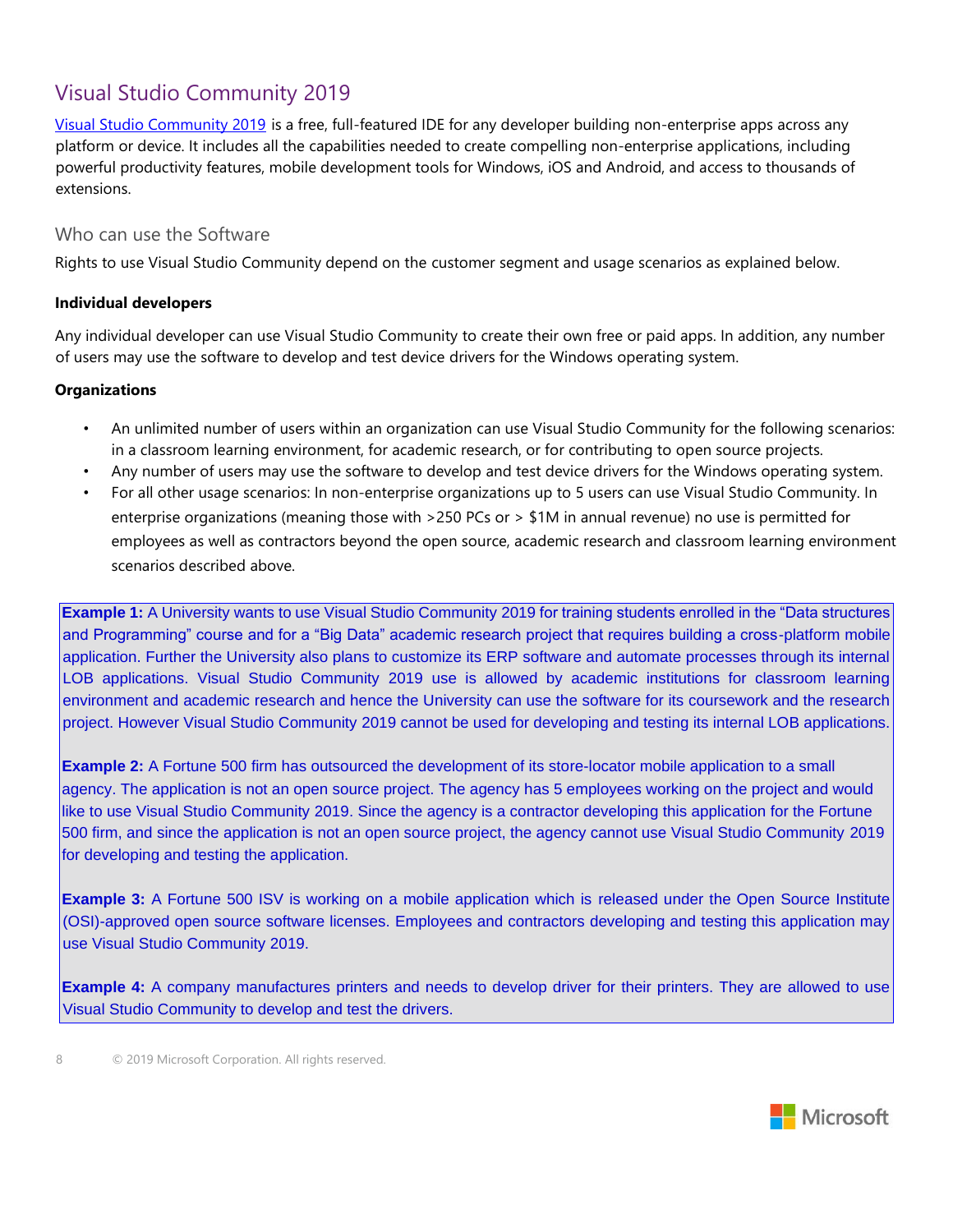# <span id="page-8-0"></span>Visual Studio Subscription Renewals and Upgrades

### <span id="page-8-1"></span>Standard Subscriptions

Visual Studio standard subscriptions that are due to expire can be renewed cost effectively. Renewal pricing is considerably lower than purchasing a new Visual Studio subscription because the customer only pays for the ongoing right to receive new versions of the software, access to new product keys plus other expiring subscriber benefits, but not for a new license of the Visual Studio development tool, which the customer already has.

Retail Visual Studio subscriptions must be renewed annually. The renewal grace period—that is, the period from when the Visual Studio subscription expires to the point where the customer loses the option to renew at the renewal price—is 30 days.

Visual Studio subscriptions purchased under most Volume Licensing programs are valid until the Volume License Agreement or Enrollment terminates. However, the Select Plus Agreement (which does not expire) is an exception. Purchases under Select Plus last for 3 years from the date of purchase and there are also options for aligning the subscription term end date with an Agreement anniversary date.

For all Volume Licensing Programs, Visual Studio subscriptions must be renewed by purchasing the Software Assurance (SA) version of the product by the deadline specified under the Volume Licensing agreement. These deadlines vary by program, and may also vary depending on the terms in place when the agreement was signed.

### <span id="page-8-2"></span>Standard Subscription Upgrade Options

You can upgrade an active Visual Studio subscription either at renewal (in which case you must purchase both the subscription renewal at the former level and a "step-up" license which upgrades the subscription) or at another point during the term of the subscription.

|                               | <b>Upgrade from:</b>                | <b>Visual Studio</b><br>Professional<br>Subscription | <b>Visual Studio Test</b><br>Professional<br>Subscription |
|-------------------------------|-------------------------------------|------------------------------------------------------|-----------------------------------------------------------|
|                               | <b>Upgrade to:</b>                  | <b>Visual Studio</b><br>Enterprise<br>Subscription   | <b>Visual Studio</b><br>Enterprise<br>Subscription        |
|                               | Enterprise, Enterprise Subscription |                                                      |                                                           |
| Microsoft Volume<br>Licensing | Select, Select Plus                 |                                                      |                                                           |
|                               | Open Value, Open Value Subscription |                                                      |                                                           |

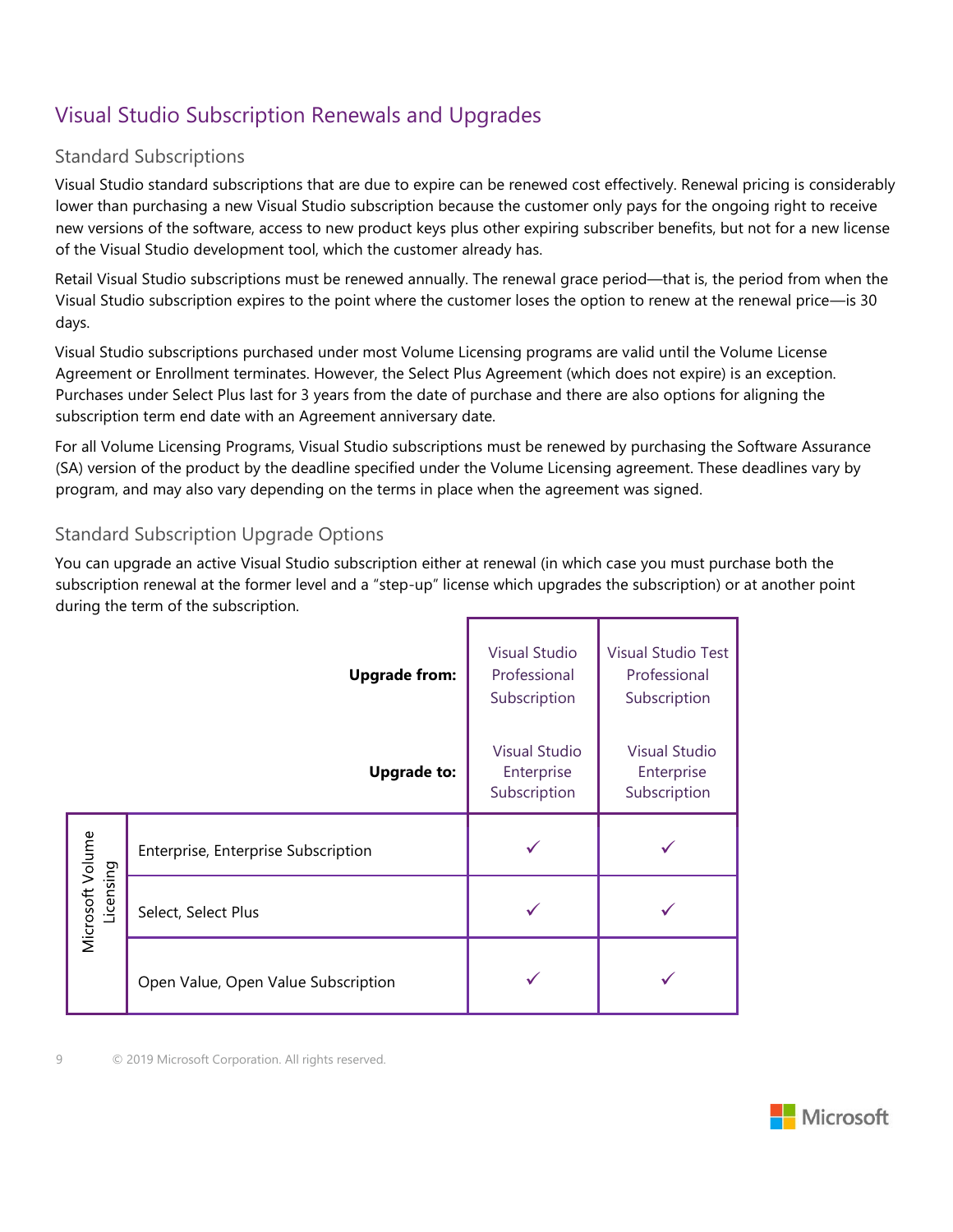Upgrades are not available in other programs, but retail and Open License customers (where Step-up Licenses are not available) can still take advantage of Step-up Licenses by renewing into the Open Value program and immediately buying a Step-up.

#### <span id="page-9-0"></span>Renewing Down

Customers purchasing through Volume Licensing channels may "renew down" from a higher-level Visual Studio standard subscription to a lower-level subscription – effectively trading one license for another. In doing so, the customer forfeits all rights associated with the old Visual Studio subscription and must immediately discontinue using any products that were available as part of that subscription but that are not available under the new subscription.

**Example:** An organization has been using Visual Studio Enterprise Subscription subscriptions across their development team. The organization decides to renew all their subscriptions down to Visual Studio Professional Subscription due to budget constraints. When the organization renews down, subscribers must immediately discontinue using and uninstall Visual Studio Enterprise—and thus can no longer benefit from the features in Visual Studio Enterprise. Subscribers also lose rights to use Microsoft Office, Microsoft Dynamics, SharePoint Server, and many other products included in Visual Studio Enterprise Subscription but not in Visual Studio Professional Subscription.

#### <span id="page-9-1"></span>Cloud Subscriptions

Visual Studio cloud subscriptions renew automatically each month. The price is the same each year because there is no perpetual software license included. In having the same each year, it also means that there is no "new" or "renewal" option, and there are no complexities in upgrading or downgrading—you simply select the subscription you want each month.

## <span id="page-9-2"></span>Azure DevOps Purchasing

In many cases, no purchase is necessary for using [Azure DevOps. T](http://www.visualstudio.com/products/visual-studio-online-overview-vs)here is no extra charge for active Visual Studio subscribers who join the account, there are five free users included with each Azure DevOps account and unlimited stakeholders per account. Additionally, there are free amounts of certain additional services (e.g., Build and Release Hosted Pipelines, Build and Release Private Pipelines, Cloud-based Load Testing) available per account.

Billing of paid Azure DevOps is done through Microsoft Azure. Azure DevOps is a set of finished Azure services so there is no need to pay for the underlying infrastructure (VMs, storage, bandwidth, etc.) that is used to run your Azure DevOps account.

As part of purchasing Team Services, you will need to create an [Azure subscription](http://azure.microsoft.com/en-us/pricing/purchase-options/) [if](http://azure.microsoft.com/en-us/pricing/purchase-options/) you do not have one already. The Azure subscription establishes the payment terms such as payment via credit card or [invoice.](http://azure.microsoft.com/en-us/pricing/invoicing/) 

## <span id="page-9-3"></span>Other Channels

Certain Visual Studio products are available for purchase through other Microsoft programs, including:

• [Service Provider Licensing Agreement \(SPLA\)](http://www.microsoft.com/hosting/en/us/licensing/default.aspx)[:](http://www.microsoft.com/hosting/en/us/licensing/default.aspx) Visual Studio Azure DevOps Server, Visual Studio Enterprise, Visual Studio Professional, and Visual Studio Test Professional are available on a subscription basis through participating hosted solution partners. The partner offers the software running on its own hardware that you connect to

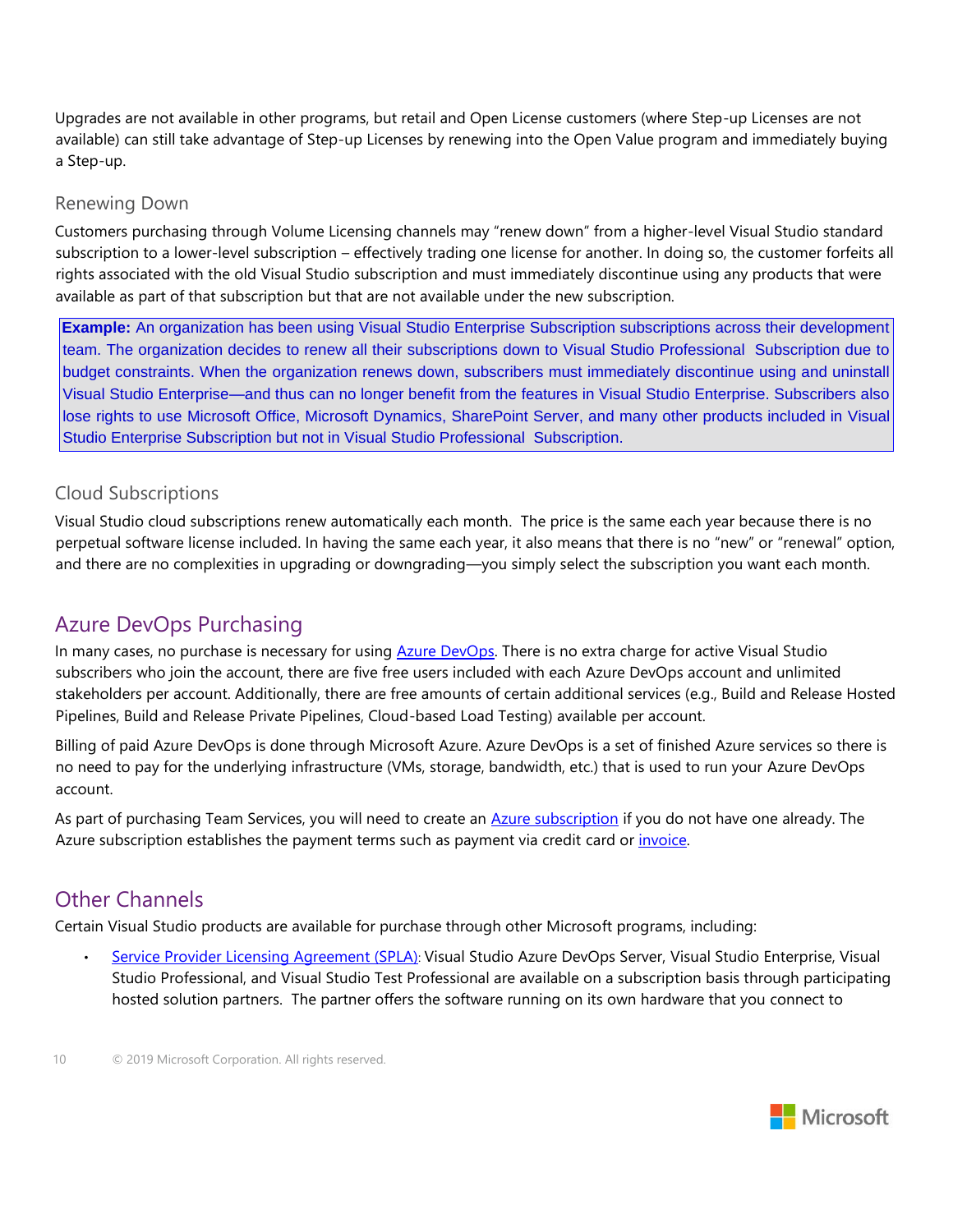remotely. These are not Visual Studio subscription offerings. Use terms for the SPLA are covered in the [Services](http://www.microsoftvolumelicensing.com/userights/DocumentSearch.aspx?Mode=3&DocumentTypeId=2)  [Provider Use Rights \(SPUR\) document](http://www.microsoftvolumelicensing.com/userights/DocumentSearch.aspx?Mode=3&DocumentTypeId=2)[.](http://www.microsoftvolumelicensing.com/userights/DocumentSearch.aspx?Mode=3&DocumentTypeId=2) 

• [Microsoft ISV Royalty Licensing Program](http://www.microsoft.com/licensing/licensing-options/isv-program.aspx) [is](http://www.microsoft.com/licensing/licensing-options/isv-program.aspx) a program for ISVs wishing to include Visual Studio or other Microsoft products within their finished software applications that they distribute to customers.

Additionally, Visual Studio subscriptions or Visual Studio are provided as program benefits under certain Microsoft programs:

- [Microsoft Partner Network](https://partner.microsoft.com/global/40019775)[:](https://partner.microsoft.com/global/40019775) Partners with one or more competencies earn Visual Studio Enterprise Subscription subscriptions which must be assigned to their end users and the Visual Studio subscriber must activate prior to use of the software. These subscribers may use the software in accordance with the MSDN subscriptions not for resale (NFR) [retail license terms](http://www.microsoft.com/useterms/)[.](http://www.microsoft.com/useterms/) Software offered through the Microsoft Partner Network cannot be used for direct revenue-generating activities, such as providing consulting services, customizing a packaged application for a specific customer, or building a custom application for a customer, for a fee. Partners can use Visual Studio subscriptions for indirect revenue-generating activities, such as building a packaged application on the Microsoft platform, which they can then market and sell to customers.
- Microsoft [for Startups](http://www.bizspark.com/)[:](http://www.bizspark.com/) Microsoft for Startups is a global program that helps software startups succeed by giving them access to Microsoft software development tools, connecting them with key industry players, including investors, and providing marketing visibility to help entrepreneurs starting a business. The Visual Studio Enterprise Subscription subscriptions offered through Microsoft for Startups are subject to the MSDN subscriptions not for resale (NFR) [retail license terms](http://www.microsoft.com/useterms/)[.](http://www.microsoft.com/useterms/)
- [Microsoft Imagine \(](http://imagine.microsoft.com/)formerly DreamSpark): provides tools to students, faculty, and staff at academic institutions for instructional use (e.g., for instruction, coursework, and non-commercial research) for a small charge per institution. Academic institutions participating in the Campus Agreement/EES and OVS/ES programs in Microsoft Volume Licensing receive an online subscription to DreamSpark at no additional cost. The software licensed through Microsoft Imagine includes Visual Studio Professional, Windows Server, and SQL Server among other software. In addition, Science, Technology, Engineering, and Math (STEM) departments in higher education institutions may qualify for a Microsoft Imagine Premium subscription which offers access to a wider range of Microsoft software titles. To take advantage of their Microsoft Imagine subscription benefit (, academic customers need to enroll at <https://catalog.imagine.microsoft.com/en-us/Institutions/Enroll> [us](https://catalog.imagine.microsoft.com/en-us/Institutions/Enroll)ing their Academic Volume Licensing agreement number and the appropriate Microsoft Imagine promotion code that are included in their Academic Volume Licensing subscription Welcome Letter. Students at institutions that do not have a Microsoft Imagine subscription can verify their student status on the Microsoft Imagine site for no-cost access to the software: <https://imagine.microsoft.com/en-us/account>

Please consult the terms for each program for specific Visual Studio subscription use right additions or exclusions.

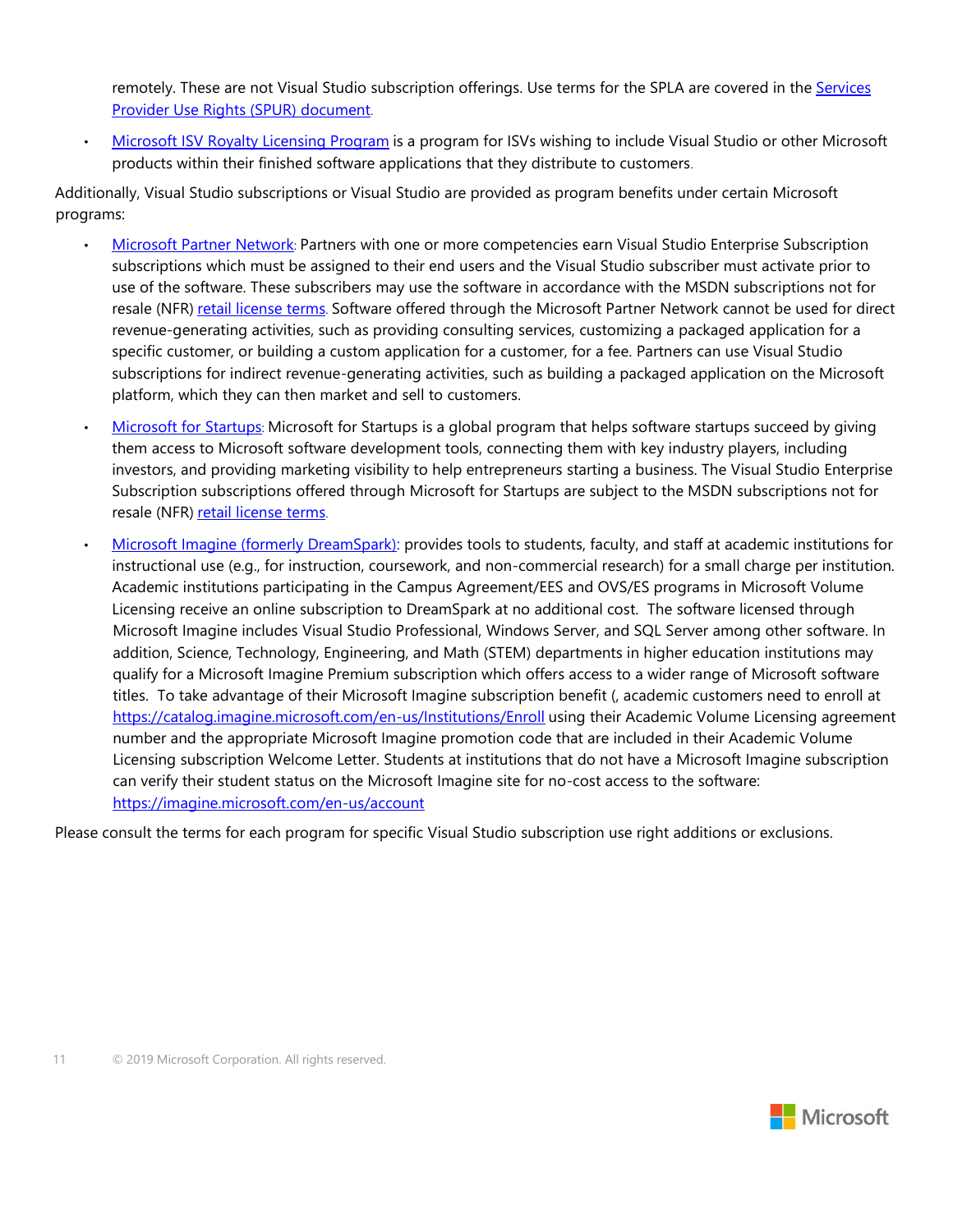# <span id="page-11-0"></span>User Licensing

# <span id="page-11-1"></span>Licensed for Design, Development, Testing, and Demonstrating Your Programs

All Visual Studio subscriptions and Visual Studio Professional are licensed on a per-user basis. Each licensed user may install and use the software on any number of devices to design, develop, test, and demonstrate their programs. Visual Studio subscriptions also allow the licensed user to evaluate the software and to simulate customer environments in order to diagnose issues related to your programs. Each additional person who uses the software in this way must also have a license.

# <span id="page-11-2"></span>What Software is Included and Downgrade Rights

For Visual Studio subscriptions, the software that is included is defined as any software that is available to the subscriber via the [Subscriber Portal](https://my.visualstudio.com/) [w](https://my.visualstudio.com/)hile the user's subscription is active, plus downgrade rights to prior versions of any of that software (for legacy software versions that are not available in the Subscriber Portal). Visual Studio subscriptions include both current version software plus many prior versions dating back over a decade, and often carry multiple different editions (Standard, Enterprise, Datacenter, etc.) of the same product to support a variety of software development and testing scenarios. Plus, Visual Studio subscribers are regularly gaining access to new versions of the software as it is released.

Anyone can visit the Subscriber Portal, search for a particular download, and then click on the details to see what date the download was published and what subscription levels have access to download it. It is not necessary to be a subscriber to review this, though it is necessary to be a subscriber in order to download. For a more general view of what software is included with each Visual Studio subscription, you can compare subscriptions.

For Visual Studio Professional 2019 standalone licenses, the software included in the license is the current version of the software, Visual Studio Professional 2019, plus downgrade rights to simultaneously run prior versions of Visual Studio Professional to which you may otherwise have access.

For purposes of this User Licensing section, we will refer to the software included with the license as "the software."

# <span id="page-11-3"></span>Different Licensed Users Can Run the Same Software

Each member of the development team that will use (install, configure, or access) the software must have his or her own Visual Studio subscription. Two or more individuals may use the same software if each has a Visual Studio subscription.

**Example 1:** A development team consists of 6 software developers, 1 architect/developer, and 3 testers. The team is building an in-house Web-based accounting system, and wants to use the software to set up a test environment running Windows Server 2012 and Microsoft SQL Server 2014. If all 10 team members will be accessing the development or test environment, then each will require a Visual Studio subscription. The minimum subscription levels including both of these products are Visual Studio Professional – annual, Visual Studio Professional Subscription and Visual Studio Test Professional Subscription.

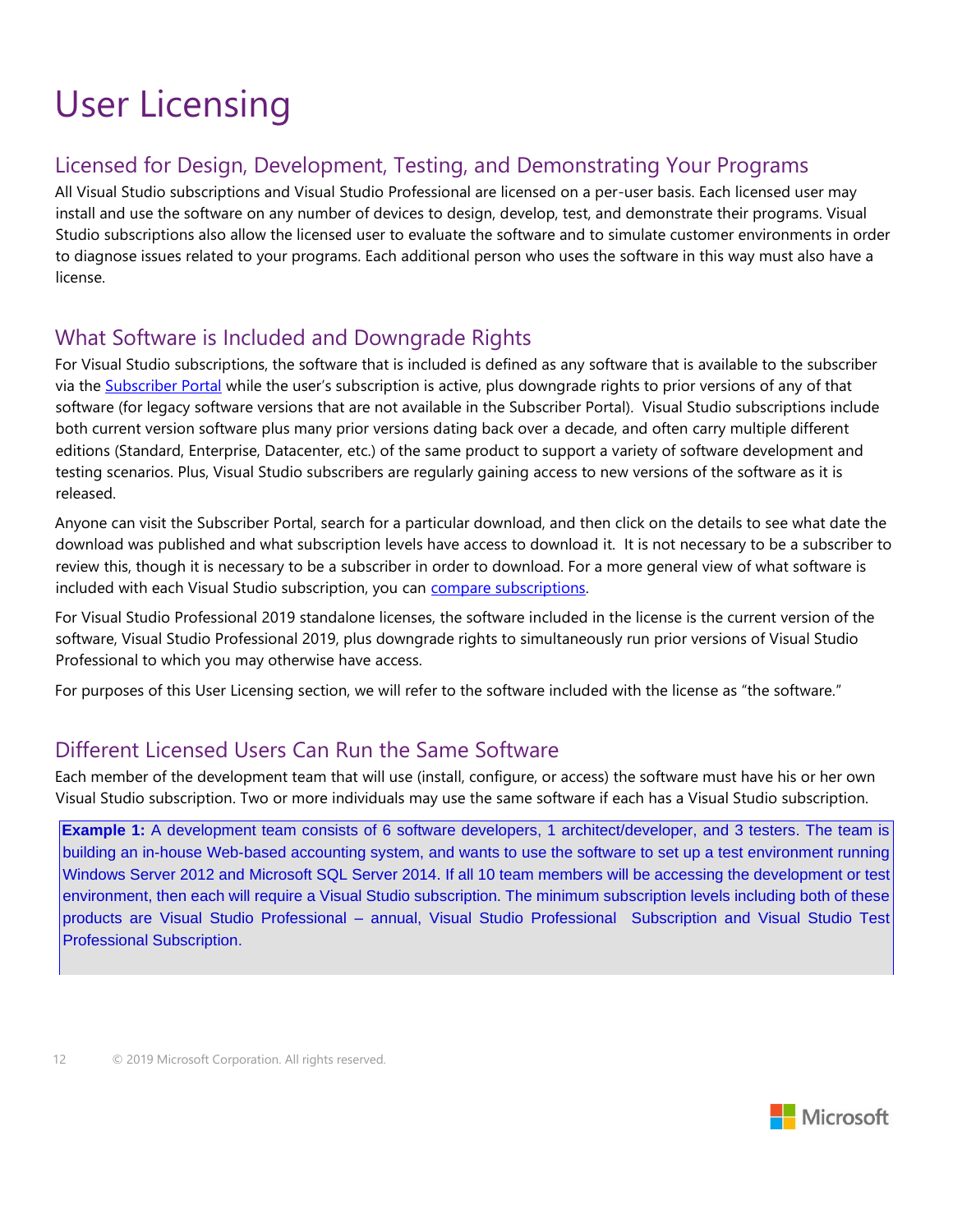**Example 2:** An organization has two development teams—one based in Seattle and the other in Singapore. Because of the time difference, the two teams are never working at the same time. However, because Visual Studio subscription licenses cannot be shared, each team member in each location must have his or her own Visual Studio subscription.

**Example 3:** A systems engineer from the organization's IT department is installing the software needed for a development team—each member of which is licensed with a Visual Studio subscription—on centrally-managed hardware. This systems engineer is not doing any software development or testing. Because a license is required for any use of Microsoft software (installing is a use of the software), they must either acquire production licenses for all software being used in this environment or they must acquire a Visual Studio subscription for the systems engineer that includes the software he or she is installing.

## <span id="page-12-0"></span>Where the Software can be Installed and Run

The licensed user can install and use the software on any number of devices. The software can be installed and used on your devices at work, at home, at school, and even on devices at a customer's office or on dedicated hardware hosted by a 3<sup>rd</sup> party. Most subscriber software can also be run in Microsoft Azure VMs. However, the software is otherwise not licensed for use in production environments.

A production environment is defined as an environment that is accessed by end users of an application (such as an Internet Web site) and that is used for more than **Acceptance Testing** of that application or Feedback. Some scenarios that constitute production environments include:

- Environments that connect to a production database.
- Environments that support disaster-recovery or backup for a production environment.
- Environments that are used for production at least some of the time, such a server that is rotated into production during peak periods of activity.

**Example:** A developer with a Visual Studio subscription uses subscriber software at work during the day, but occasionally needs to develop at home as well, using a different computer. Under the Visual Studio subscription license, there is no difference between a PC at work and a home PC; the home PC is just another device on which the developer is entitled use the subscriber software.

However, the restrictions for the subscriber software running on the developer's home PC remain the same as in the work environment: the subscriber software installed on the home PC must only be used for design, development and testing purposes; and only other users with an appropriate Visual Studio subscription can use the software.

# <span id="page-12-1"></span>Additional Use Rights and Benefits for Visual Studio Subscribers

#### <span id="page-12-2"></span>Office Professional Plus 2019 and Office 365 ProPlus

Office Professional Plus 2019 and Office 365 ProPlus can be used by licensed users of Visual Studio Enterprise Subscription or Visual Studio Enterprise – annual on one device for production use.

#### <span id="page-12-3"></span>Production Use of Visual Studio Azure DevOps Server

Visual Studio Enterprise Subscription, Visual Studio Professional Subscription, Visual Studio Test Professional

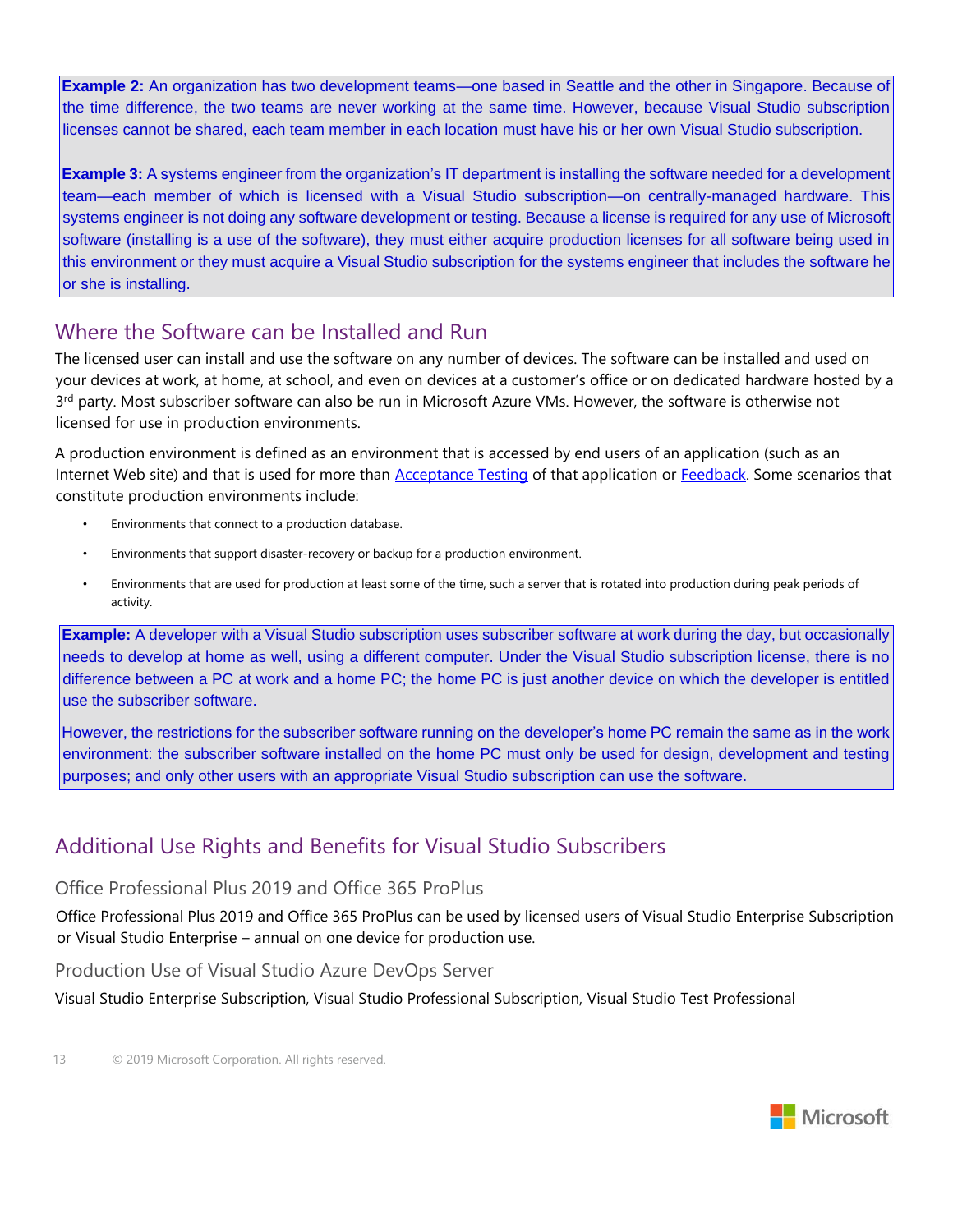Subscription, and MSDN Platforms, and all Visual Studio cloud subscriptions include a server license and one Client Access License for Visual Studio Azure DevOps Server. More information is provided later in this paper under the section on Visual Studio Azure DevOps Server Licensing.

## <span id="page-13-0"></span>Monthly Microsoft Azure Credits for Visual Studio Subscribers

Visual Studio Enterprise Subscription, Visual Studio Enterprise – annual, MSDN Platforms, Visual Studio Test Professional Subscription, Visual Studio Professional Subscription, and Visual Studio Professional – annual subscriptions include a monthly credit to use on Microsoft Azure services. Availability varies and the amount of service included is subject to change, please see<http://www.windowsazure.com/en-us/pricing/member-offers/msdn-benefits/> for details. To use these services, the Visual Studio subscriber must sign up and accept the [Microsoft Azure Agreement.](http://azure.microsoft.com/en-us/support/legal/subscription-agreement/) The Visual Studio subscriber may not run production applications; all use of this benefit is limited to development and testing. Also, monthly Azure credits from multiple Visual Studio subscriptions cannot be combined onto a single account.

## <span id="page-13-1"></span>Azure DevOps Benefits for Visual Studio Subscribers

All Visual Studio subscribers (standard and cloud) who have activated their subscription can create or join any Azure [DevOps](https://dev.azure.com/) account at no additional charge. Additional extensions are also available to Visual Studio subscribers as follows, at no extra charge:

| <b>Team Services</b><br>extension | Included with these Visual Studio subscriptions:                                                                                                                                                                            |
|-----------------------------------|-----------------------------------------------------------------------------------------------------------------------------------------------------------------------------------------------------------------------------|
| <b>Azure Test Plan</b>            | Visual Studio Enterprise (Visual Studio Enterprise Subscription, Visual Studio Enterprise -<br>annual, or Visual Studio Enterprise - monthly)<br>Visual Studio Test Professional Subscription<br>٠<br><b>MSDN Platforms</b> |
| <b>Package Management</b>         | Visual Studio Enterprise (Visual Studio Enterprise Subscription, Visual Studio Enterprise -<br>$\bullet$<br>annual, or Visual Studio Enterprise - monthly)                                                                  |

## <span id="page-13-2"></span>Cloud Use Rights: Running the Subscriber Software on Microsoft Azure VMs

Visual Studio subscribers who have activated their subscription can run most subscriber software in VMs on Microsoft Azure. These cloud use rights are still limited to the design, development, testing and demonstration of your software. Cloud use rights apply to Visual Studio and all other software included in the user's Visual Studio subscription. Also, a Remote Desktop Services (RDS) client access license is not required to access Azure VMs for development and testing.

[Activating the Visual Studio subscription](http://msdn.microsoft.com/subscriptions/add/) [m](http://msdn.microsoft.com/subscriptions/add/)eans associating the licensed user's Microsoft account or Work or Student account login with the Visual Studio subscription. Activation is required in order to gain access to subscriber benefits including Subscriber Downloads, monthly Azure credits, and more.

Visual Studio subscribers *can* run Windows Server or Windows client VMs where these are offered but must pay the fees associated with running these VMs since Windows Server and Windows client are not included as part of Visual Studio subscriber cloud use rights. Windows Server VMs are available through Azure and many other providers. Windows client

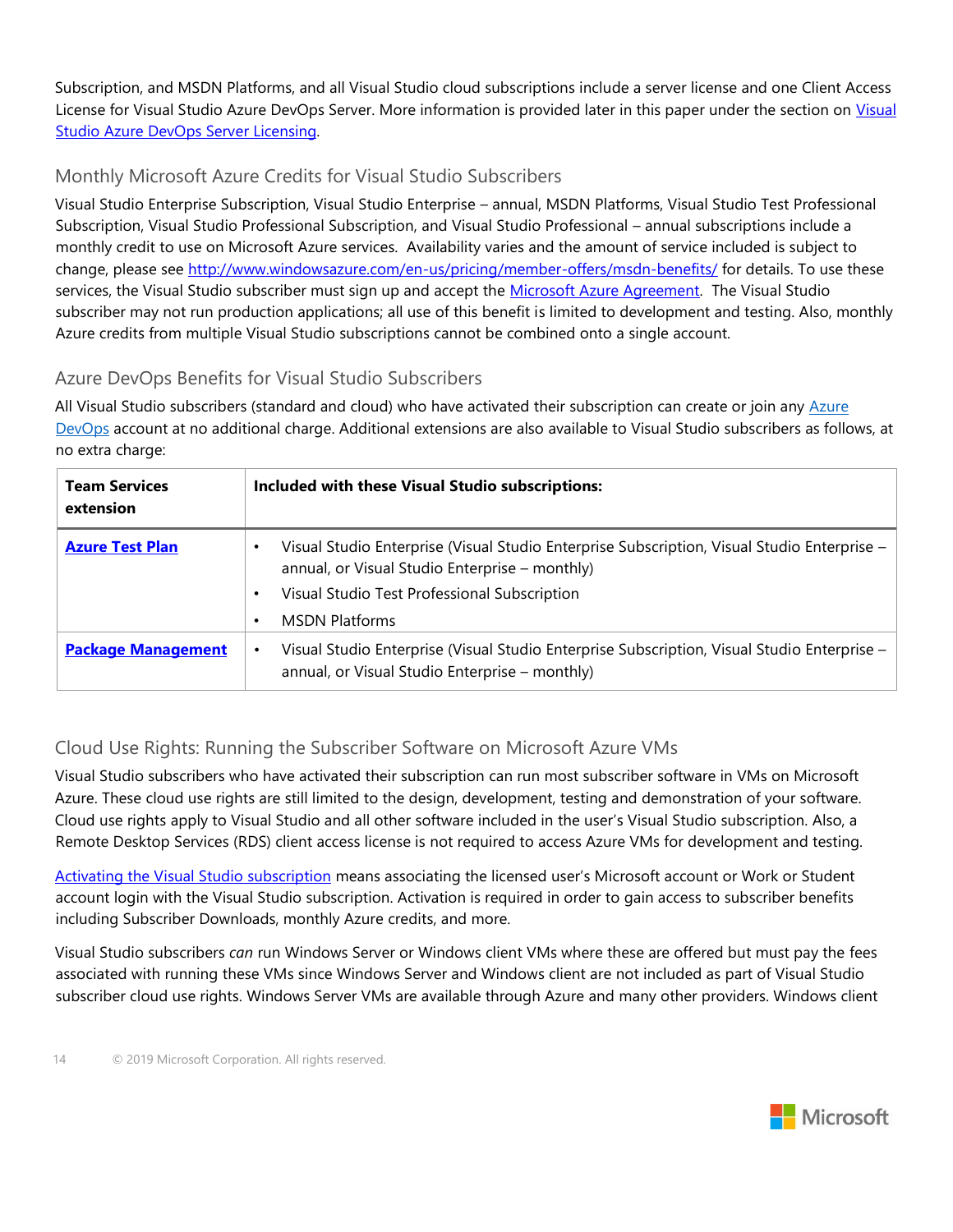VMs are exclusively available to active Visual Studio subscribers (all standard subscriptions, plus Cloud subscriptions) on Azure, and only through the [monthly Azure credits for Visual Studio subscribers, o](http://azure.microsoft.com/en-us/pricing/member-offers/msdn-benefits-details/)r team Azure subscriptions set up using the [Dev/Test Pay-As-You-Go offer](http://azure.microsoft.com/en-us/offers/ms-azr-0023p) [o](http://azure.microsoft.com/en-us/offers/ms-azr-0023p)r [Enterprise Dev/Test offer.](http://azure.microsoft.com/en-us/offers/ms-azr-0148p)

**Example 1:** A team of five developers are licensed for different Visual Studio subscription levels: three have Visual Studio Enterprise Subscription and the other two have Visual Studio Professional Subscription. One team member with Visual Studio Enterprise Subscription sets up a Microsoft Azure subscription using the Dev/Test Pay-As-You-Go offer to act as the team's development environment. This team member deploys a VM with Microsoft SharePoint Server to be used for development and testing by the team members with Visual Studio Enterprise Subscription. The other two team members with Visual Studio Professional Subscription cannot use this VM because their subscription level does not provide rights to use SharePoint Server.

**Example 2:** A developer who is licensed for Visual Studio Professional Subscription has deployed SQL Server in a VM running on Microsoft Azure in order to develop new stored procedures for a database application. While the work is proceeding, the Visual Studio subscription expires. Because the subscription has expired, the cloud use rights also expire and the developer must cease use of SQL Server within this VM.

**Example 3:** A developer who is licensed for Visual Studio Enterprise Subscription has deployed Visual Studio and SQL Server in a VM running on Azure in order to develop new stored procedures for a database application. Using Visual Studio in this Azure VM to write code is allowed as part of cloud use rights. The developer could access this VM without needing to purchase a RDS CAL. The developer would also like to install Office in the VM to access his emails and Lync to communicate with other developers. Using Outlook to access emails or using Lync to communicate with other users in the VM is not allowed because this is production use, and is not within the Visual Studio subscription use rights which are limited to designing, developing, testing or demonstrating the software.

#### <span id="page-14-0"></span>Cloud Use Rights: Running the Subscriber Software on Dedicated Hosted Cloud Services

Visual Studio subscriber software may no longer be run on dedicated hosted cloud services offered by the following public cloud providers as of October 1, 2019.

Alibaba, Amazon (including VMware Cloud on AWS), and Google

This change won't impact the use of existing software versions under licenses purchased before October 1, 2019, but will impact licenses purchased on or after October 1, 2019. Use on Azure (multi-tenant or dedicated hosts) continues to be permitted during the term of a Visual Studio subscription.

For more information please refer to the following licensing news article: https://www.microsoft.com/enus/licensing/news/updated-licensing-rights-for-dedicated-cloud

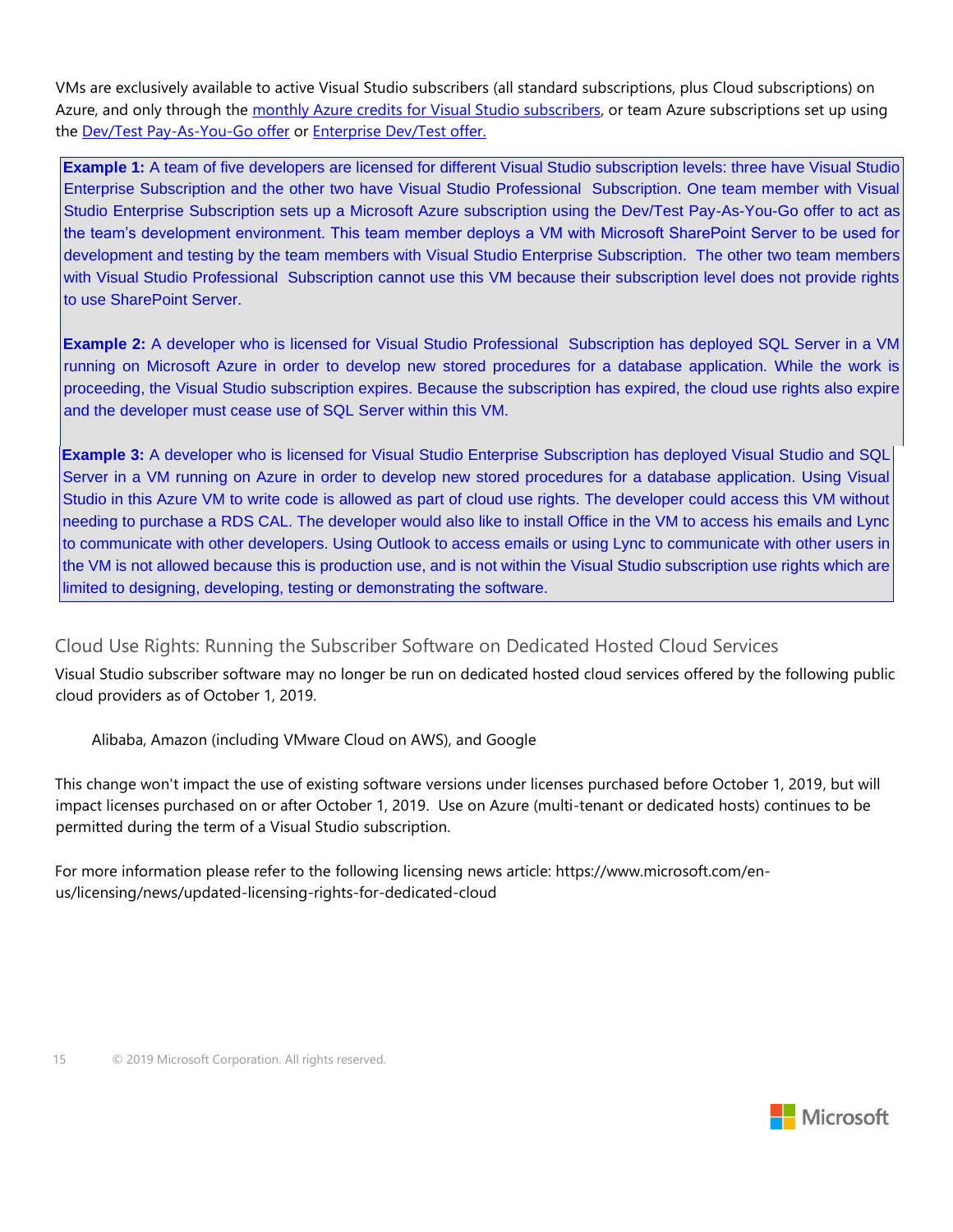#### Lab Management

Visual Studio Enterprise Subscription, Visual Studio Enterprise – annual, MSDN Platforms and Visual Studio Test Professional Subscription subscribers may install and run System Center – Virtual Machine Manager (SCVMM) for the purpose of creating, deploying and managing lab environment(s) using Microsoft Azure Test Plan. A lab environment is a virtual operating system environment used solely for the purpose of developing and testing your programs. All other production use of SCVMM, such as managing virtualized production servers, requires separate management licenses. The Visual Studio Agents 2012 software, which includes the Test Controller 2012 is also included with these subscription levels to be used in this scenario. SCVMM and Azure DevOps Server can share the same SQL Server database without needing to purchase a separate SQL Server license.

### <span id="page-15-0"></span>Load Testing

Visual Studio Enterprise Subscription, Visual Studio Enterprise – annual, and Visual Studio Enterprise - monthly subscribers can use the software to execute load tests with any number of virtual users, including load tests that run in a production environment.

### <span id="page-15-1"></span>SQL Server Parallel Data Warehouse Developer

Visual Studio Enterprise Subscription, Visual Studio Enterprise – annual, Visual Studio Professional Subscription, and Visual Studio Test Professional Subscription subscriptions include a license for SQL Server Parallel Warehouse Developer. The Parallel Data Warehouse appliances required to run this software are sold through OEMs.

#### <span id="page-15-2"></span>IntelliTrace

IntelliTrace enables the recording and playback of application execution to help facilitate debugging. This is accomplished by deploying the IntelliTrace diagnostic data adapter (DDA) to the target system as part of the Visual Studio Test Agent, by deploying the IntelliTrace.exe command-line utility, or by running a test using Microsoft Azure Test Plan. Microsoft Azure Test Plan is included as a part of the Visual Studio Test Professional and Visual Studio Enterprise software installations.

IntelliTrace files—the output from running the IntelliTrace DDA or IntelliTrace.exe—can only be opened and debugged using Visual Studio Enterprise. IntelliTrace files *may* be shared among two or more companies. For example, a company can share IntelliTrace files with an external development consultant. Similarly, a company can use an external company for testing purposes and debug IntelliTrace files provided by that vendor.

#### **Example 1: Finding a defect in a test environment**

Company A is building a Web application. All the developers are licensed for Visual Studio Enterprise Subscription, and the testers are licensed with Visual Studio Test Professional Subscription. During a test run a defect is discovered in the test environment that is difficult to reproduce in a development environment. The test machines have previously been configured with the Visual Studio Test Agent, which includes the IntelliTrace DDA. The tester uses Microsoft Azure Test Plan (a feature of Visual Studio Test Professional and Visual Studio Enterprise) to execute the test case with the IntelliTrace diagnostic data adapter (DDA) enabled. When the defect is encountered, the tester files a new bug, with the IntelliTrace

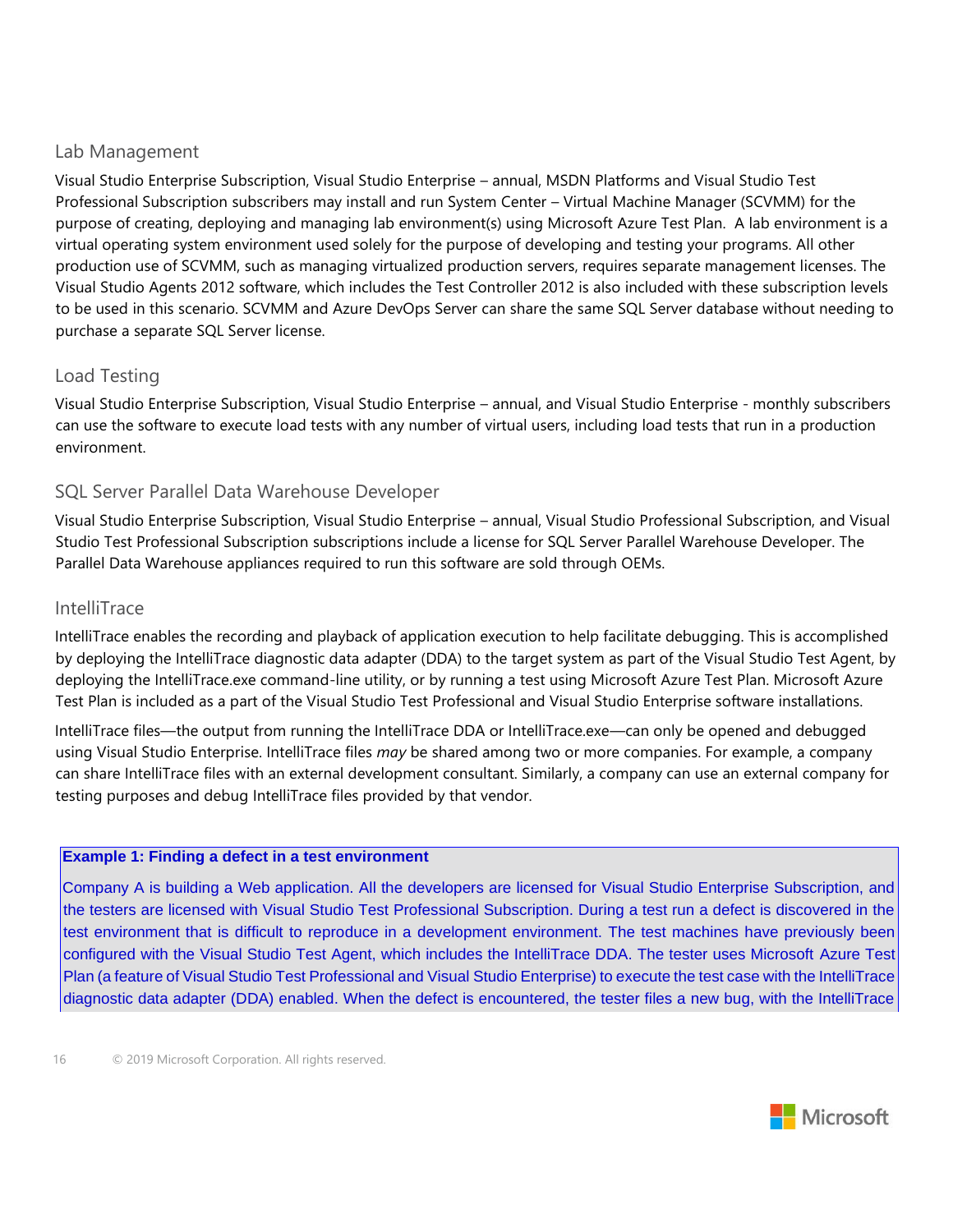files from each of the test machines is automatically attached to the bug. When a developer opens the bug using Visual Studio Enterprise, he or she can open the IntelliTrace files and use this to debug the problem.

#### **Example 2: Working with an external consultant**

In Example 1, Company A uses an external consultant to help with development. If the external consultant is licensed for Visual Studio Enterprise, he or she can open and debug the IntelliTrace files provided by Company A.

# <span id="page-16-0"></span>When the Software Included is Subject to its Own Terms

#### <span id="page-16-1"></span>Prerelease and Trial Software

Visual Studio subscriptions include access to prerelease and trial versions of Microsoft software products. If the software is made available as part of the user's Visual Studio subscription, then it can be installed and used on any number of devices.

However, prerelease and trial versions of software provided via Subscriber Downloads are subject to their in-product licensing terms.

#### <span id="page-16-2"></span>SDKs, DDKs, Feature Packs, and patterns & practices Releases

Visual Studio subscriptions include access to Software Development Kits (SDKs), Driver Development Kits (DDKs), Visual Studio Feature Packs, and patterns & practices releases, which are subject to their in-product licensing terms.

#### <span id="page-16-3"></span>Windows Embedded

Windows Embedded products have additional software license terms that are governed by the specific product end user licensing agreement (EULA). Windows Embedded software cannot be used to run business operations or to distribute the Windows Embedded software for commercial purposes (e.g., licensing, leasing or selling the Windows Embedded software, distributing it in a product to customers for evaluation purposes or distributing it for use with commercial products). [Additional steps](http://www.microsoft.com/windowsembedded/en-us/evaluate/bringing-a-windows-embedded-device-to-market.aspx) [a](http://www.microsoft.com/windowsembedded/en-us/evaluate/bringing-a-windows-embedded-device-to-market.aspx)re necessary to distribute the Windows Embedded software for commercial purposes. Microsoft Embedded Authorized Distributors can guide the subscriber through the licensing, certifying and shipping requirements.

#### <span id="page-16-4"></span>IntelliTrace Collector and Microsoft Management Agent

The IntelliTrace Collector (offered in the Visual Studio 2012 product line) and Microsoft Management Agent (offered starting with the Visual Studio 2019 product line) are free downloads. The IntelliTrace Collector and Microsoft Management Agent can be installed on any number of machines, including those in a production environment, to collect historical logs that can be used to debug application issues. Use of the IntelliTrace Collector and Microsoft Management Agent is subject to the in-product licensing terms, though the IntelliTrace output can only be read by Visual Studio Enterprise Subscription, Visual Studio Enterprise – annual, and Visual Studio Enterprise - monthly subscribers.

#### <span id="page-16-5"></span>Remote Tools

[Visual Studio Remote Tools, f](http://go.microsoft.com/fwlink/?linkid=264735)ormerly known as the Remote Debugger, is subject to the in-product licensing terms provided. The Remote Tools can be used in a production environment to debug an application in real time.

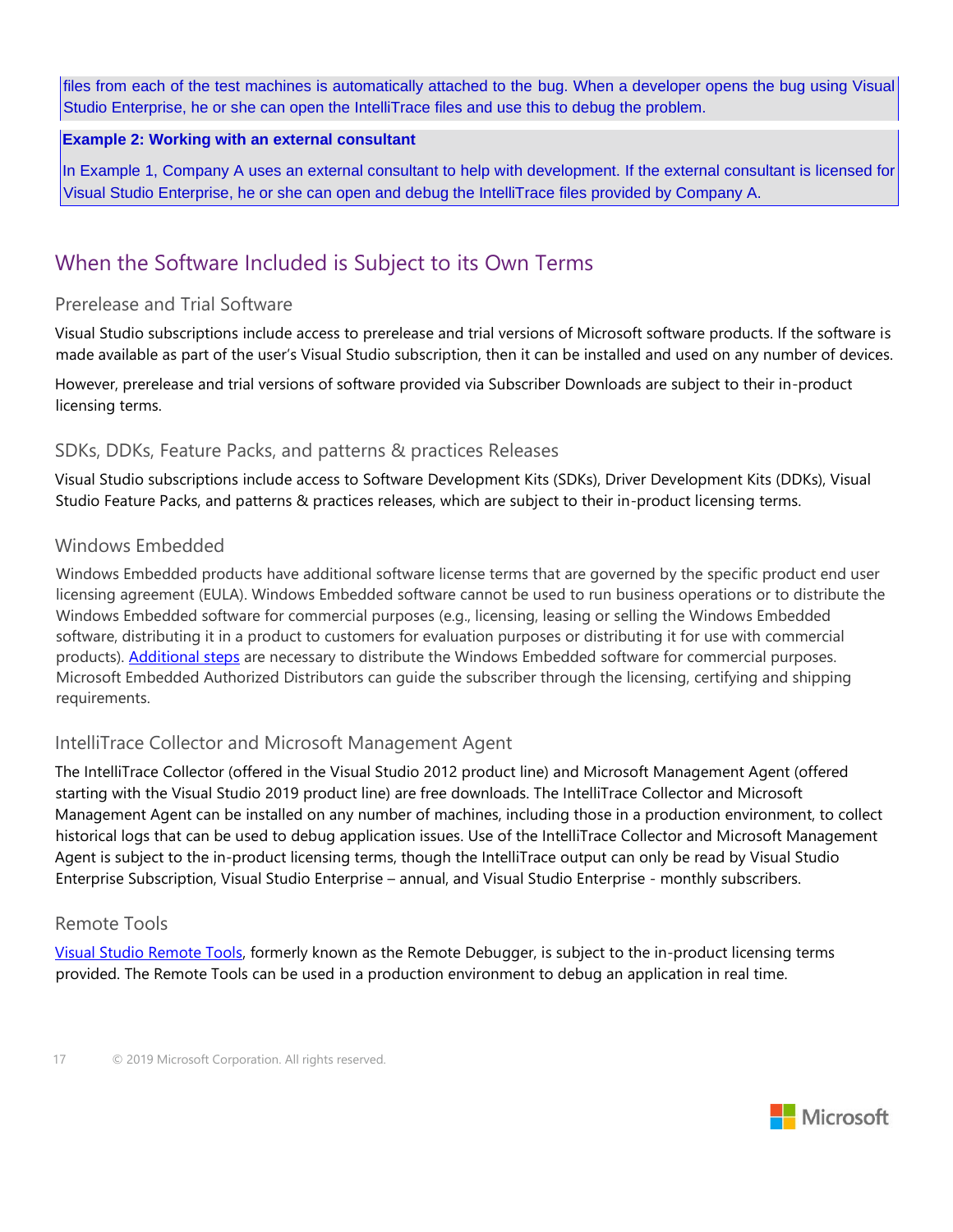# <span id="page-17-0"></span>Scenarios in which Unlicensed Users can use the Software

### <span id="page-17-1"></span>Demonstration Using Terminal Services

All Visual Studio subscriptions (except monthly cloud subscriptions) include the use of the Windows Server Remote Desktop Services for up to 200 simultaneous, anonymous users to access an online demonstration of your programs. These anonymous users do not need a Visual Studio subscription. Nonetheless, a Visual Studio subscriber can use Remote Desktop Services for development and testing as they can for any other software included in their subscription.

#### <span id="page-17-2"></span>Acceptance Testing

At the end of a software development project, **end users** (or team members such as a business sponsor or product manager acting as proxies for end users, particularly in cases where it's infeasible or impossible for the actual end users of the program to participate) typically review an application and determine whether it meets the necessary criteria for release—a process often called user acceptance testing or UAT. The software may be accessed by end users who do not have a Visual Studio subscription for purposes of acceptance testing, provided that the use of the software otherwise complies with all Visual Studio subscription licensing terms. It is rare that someone whose primary role is designing, developing, or testing the software would also qualify as an "end user."

Acceptance testing must not use live production data. If a *copy* of any live production data is used, then that copy of the data must be discarded after the testing is complete and cannot be incorporated back into the live production data.

#### <span id="page-17-3"></span>Feedback

End users can download the free [Feedback Client for TFS](http://go.microsoft.com/fwlink/?linkid=264734) [a](http://go.microsoft.com/fwlink/?linkid=264734)nd access the software to review your application and provide feedback. A Visual Studio subscription is not needed for end users accessing the software in order to provide feedback. The end user is not testing the application, which would require a Visual Studio subscription.

## <span id="page-17-4"></span>How Certain Software Can Be Distributed to Others within Your Applications

#### Some software, such as the Microsoft .NET Framework, can be distributed.

Components of software products included in Visual Studio subscriptions that can be distributed (either within an application or as separate files) without royalty are identified in the REDIST.TXT file associated with the product. Components that can be distributed to non-Microsoft platforms are identified in the OTHER-DIST.TXT file associated with the product. Code identified as distributable that has the extension .lib cannot be directly distributed; it must be linked into the application. However, the resulting output can be distributed.

You may also:

- Modify and distribute source code and objects for code marked as "sample" or "Code Snippet".
- Distribute the unmodified output of Microsoft Merge Modules for use with an application's .msi file.
- Distribute the MDAC\_TYP.EXE file containing core data access components (such as the Microsoft SQL Server OLE DB provider and ODBC driver).
- Distribute the object version of C++ libraries (Microsoft Foundation Classes, Active Template Libraries, and C runtimes).

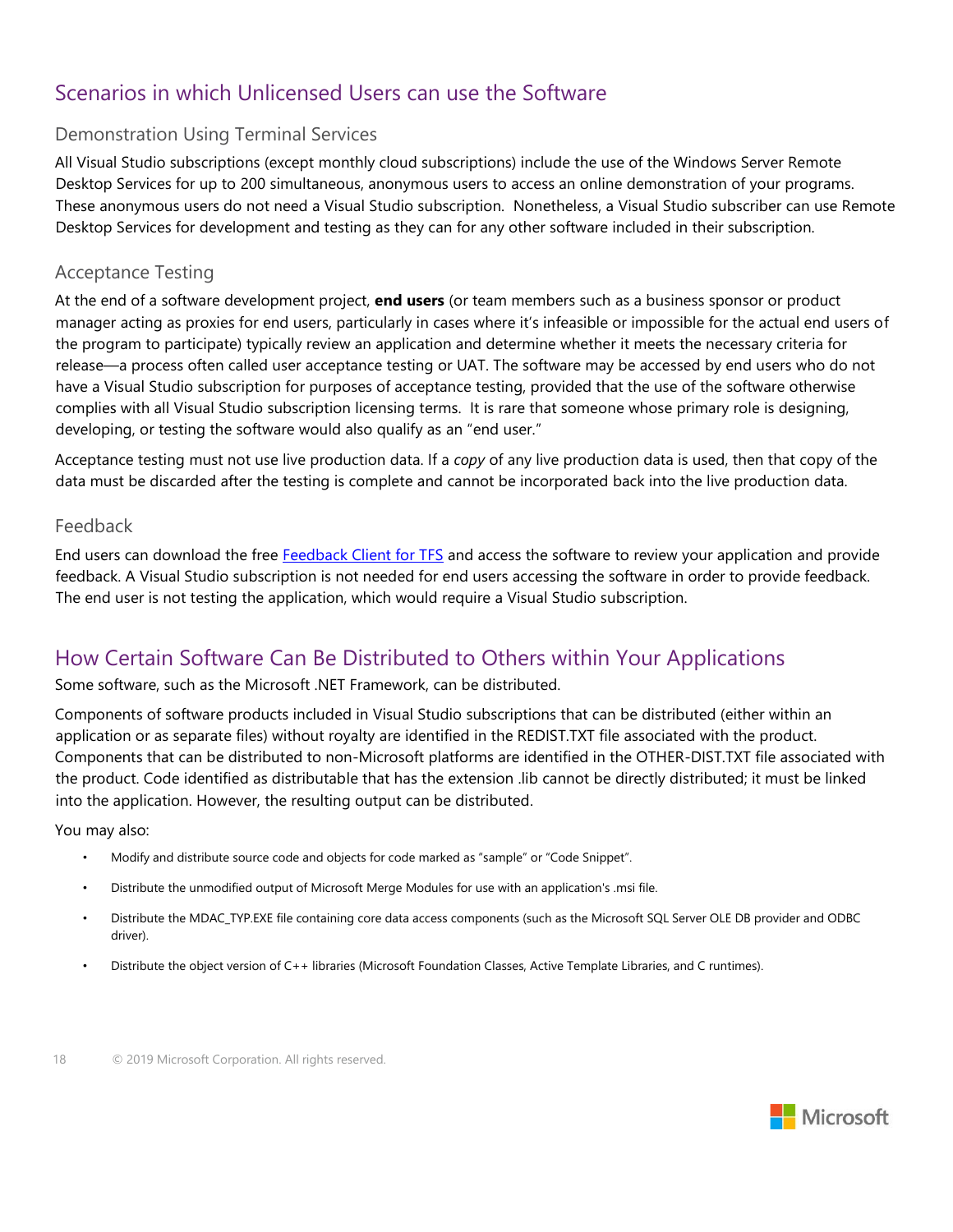For a complete list of components that can be distributed and the restrictions that apply, see Distributable Code in the Universal License Terms section of the [Microsoft Licensing Product Use Rights \(PUR\)](http://www.microsoftvolumelicensing.com/userights/PUR.aspx) or the Distributable Code section of the [Microsoft End User License Agreement \(EULA\)](http://www.microsoft.com/about/legal/useterms/default.aspx) [f](http://www.microsoft.com/about/legal/useterms/default.aspx)or retail Visual Studio subscriptions.

# <span id="page-18-0"></span>Other Guidance

### <span id="page-18-1"></span>When Windows on the "Developer Desktop" Requires a Separate License

In most situations, Windows used for the main PC (or set of PCs) must be licensed separately from the Visual Studio subscription due to mixed use—both design, development, testing, and demonstration of your programs (the use allowed under the Visual Studio subscription license) and some other use. Using the software in any other way, such as for doing email, playing games, or editing a document is another use and is not allowed under the Visual Studio subscription license. When there is mixed use the underlying operating system must be licensed normally by purchasing a regular copy of Windows such as the one that came with a new OEM PC.

**Example:** A developer with a Visual Studio Enterprise Subscription builds a PC using spare hardware and intends to use this for development and testing of applications. The developer installs a copy of Project Professional 2013 (licensed separately) on the machine to use for managing project timelines, which is its normal production use. Because Project is being used for production, the PC is under mixed use and the Windows operating system on which Project runs must also have a normal production license. The developer is not licensed through the Visual Studio subscription to use Windows for this PC.

## <span id="page-18-2"></span>When Virtual Environments Require a Separate License

If a physical machine running one or more virtual machines is used entirely for development and test, then the operating system used on the physical host system can be subscriber software. However, if the physical machine or any of the VMs hosted on that physical system are used for other purposes, then both the operating system within the production environment VMs and the operating system for the physical host must be licensed separately. The same holds true for other software used on the system—for example, Microsoft SQL Server obtained as subscriber software can only be used to design, develop, test, and demonstrate your programs.

## <span id="page-18-3"></span>Monitoring and Managing Development and Testing Environments Requires Management Licenses

Often Microsoft System Center is used to monitor or manage machines running in a development or testing environment. This is the normal use of System Center and requires normal System Center management licenses, which are acquired separately. This use—monitoring and managing machines—is not allowed under any Visual Studio subscription. The installation of the System Center agents on these development and testing machines must be performed by a licensed Visual Studio subscriber (because any use of the software, including the operating system, requires a license), but System Center operators can remotely monitor these machines without a Visual Studio subscription.

Additionally, for Visual Studio subscriptions that include System Center, subscribers can use the System Center software to design, develop, test, and demonstrate their programs.

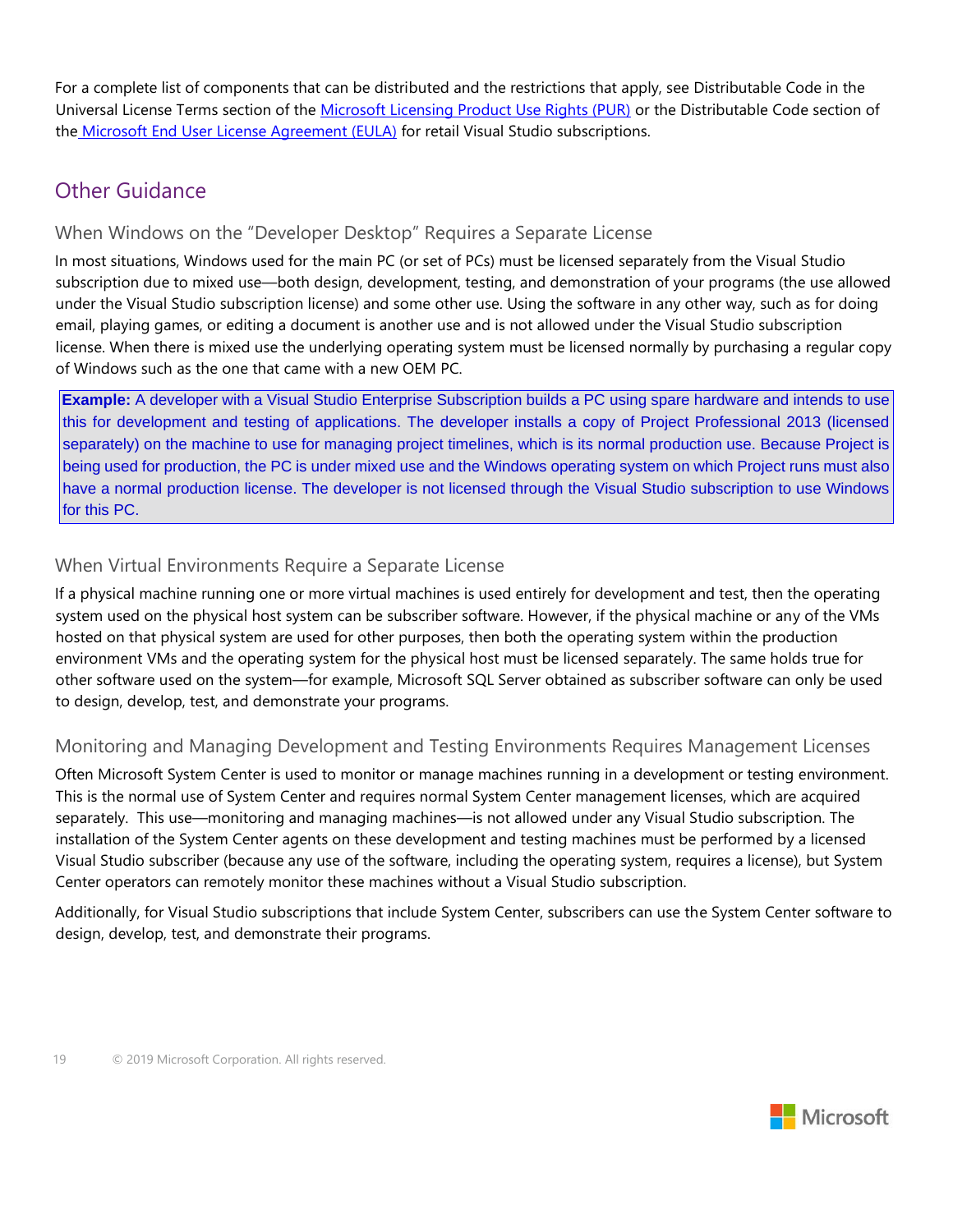**Example 1**: A company uses System Center – Operations Manager to manage both the servers running in its production datacenter and those running in its development and testing labs. The development and testing team members who each have Visual Studio subscriptions must perform all software installations in the development and testing labs, including installation of the System Center agents software, because the software running in this environment is licensed per user and only these individuals have Visual Studio subscriptions permitting this use. Once installed, the normal System Center operators who do not have Visual Studio subscriptions can monitor and manage these servers remotely using the System Center software.

**Example 2**: An ISV is writing an application that queries Microsoft System Center – Operations Manager via the APIs exposed in System Center and then generates a customized report. This is development and is allowed for Visual Studio Enterprise Subscription or Visual Studio Enterprise – annual subscribers, whose subscriptions include the System Center software.

## <span id="page-19-0"></span>Perpetual Use Rights

Visual Studio subscriptions purchased through certain channels provide perpetual use rights that allow subscribers to continue using certain software products obtained through an active subscription after the subscription has expired. However, subscribers are *not* entitled to updates for that software after the subscription has expired, nor do they continue to have access to software or product keys through Subscriber Downloads or to other subscription services that are a benefit of having an active subscription. Product keys that were acquired while the subscription was active can continue being used until all activations for those keys have been exhausted. If a Visual Studio subscription is transferred or sold, any perpetual use rights are transferred to the new party and the seller can no longer use the software.

Generally, Visual Studio subscriptions that do *not* provide perpetual use rights include:

- Visual Studio cloud subscriptions
- Visual Studio subscriptions purchased through Enterprise Agreement Subscription, Open Value Subscription, Campus Agreement, or other "subscription" Volume Licensing programs
- Visual Studio subscriptions offered through the Microsoft Partner Network to competency partners and to Microsoft Action Pack partners.

In the above cases, subscribers can no longer use *any* software provided through the Visual Studio subscription after it expires.

#### <span id="page-19-1"></span>Reassignment of the License

The Visual Studio subscription or Visual Studio Professional standalone license can be reassigned to another user—such as when a person leaves the team—but not within 90 days of the last assignment for purchases through retail and Volume Licensing channels.

## <span id="page-19-2"></span>Distribution of the Software as Part of an Installation Image

Physical or virtual machine images provide a quick and convenient way to set up client or server machines. However, when the software is used to create images and the Visual Studio subscription through which that software is licensed was purchased through a retail channel, then those installation images cannot be distributed to others. This restriction holds

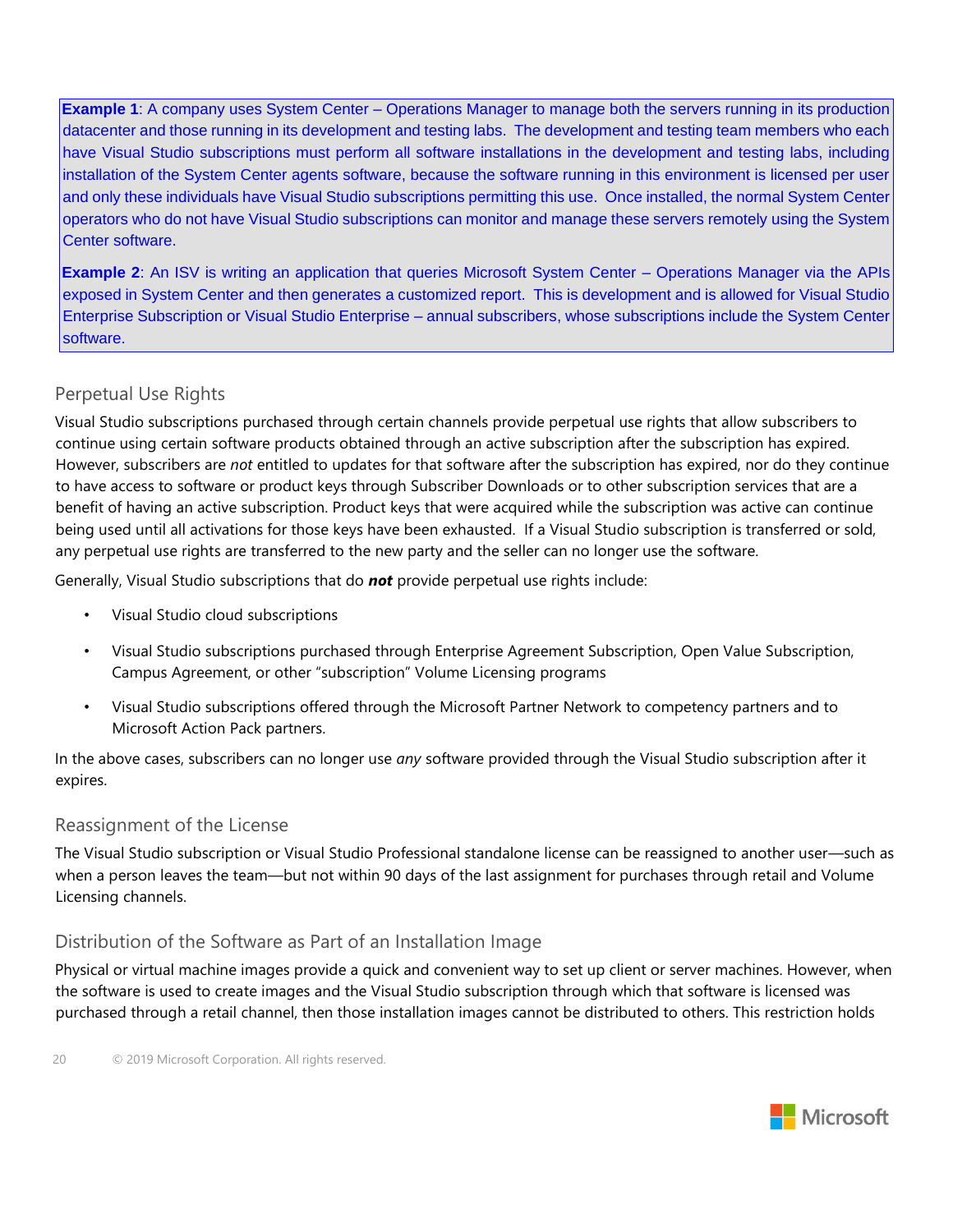true even if the target users that will install and/or use the image also have appropriate Visual Studio subscriptions for the software contained within the installation image. These users can, of course, download the software from Subscriber Downloads directly and create their own installation image.

If the Visual Studio subscription was obtained by an organization through a Volume Licensing program, then the installation image may be distributed among users licensed for the appropriate Visual Studio subscription level within the same organization only, including to external contractors working for the organization who have been temporarily assigned a Visual Studio subscription from the organization's available licenses. Redistribution of the software to 3<sup>rd</sup> parties is not allowed in any form, including physical and virtual machine images, DVDs and ISO files.

**Example:** Company A subcontracts with Company B. Part of the work involves creating an image for installing machines in a test server environment. Because individuals from Company B cannot distribute Microsoft software to individuals in Company A, the only options for Company B to "distribute" the resulting image back to Company A are:

- Company A assigns spare (unallocated) Visual Studio subscriptions to the individuals in Company B that will be creating the image. This enables the software to be transferred within the same organization (and thus is not a distribution of Microsoft software to a 3rd party), *OR*
- Company B provides instructions for building the image to Company A, which then builds the image internally.

## <span id="page-20-0"></span>Assigning Visual Studio Subscriptions to External Entities (e.g. solution providers, independent contractors, offshore development centers)

If an organization hires external contractors to work within their development team, then the contractors must have appropriate Visual Studio subscriptions for any software that they will be using. Customers must also ensure their development and test environments are completely and accurately licensed in situations when customers have outsourced all or part of their development and test environment to another entity in different geographies. Customers must track assignments for all external entities (e.g. solution providers, independent contractors, offshore development centers) and could be asked to report usage of all subscriptions assigned to external entities.

**Example:** An external contractor is to work temporarily within a client organization's development team. Each development team member at the client has a Visual Studio Enterprise Subscription. If the contractor has a Visual Studio Enterprise Subscription too, then, like the existing team members, the contractor can use the software in the development environment. If the contractor does not have a Visual Studio subscription, or has a Visual Studio subscription at a lower level that does not include all of the software they will be using, then either:

- The contractor must obtain an appropriate (higher-level) Visual Studio subscription.
- The organization must assign one of their spare (unallocated) Visual Studio subscriptions—again, of a sufficient level to include the software they need to use—to the contractor for the duration of the contract.

Additionally, if the contractor is using the client's Azure DevOps Server then the client must supply a Azure DevOps Server CAL for the contractor's use. This could be a CAL purchased separately or a CAL that is included with the Visual Studio subscription that the client assigns to the contractor temporarily. Azure DevOps Server CALs are only valid for accessing a Azure DevOps Server acquired by the same organization.

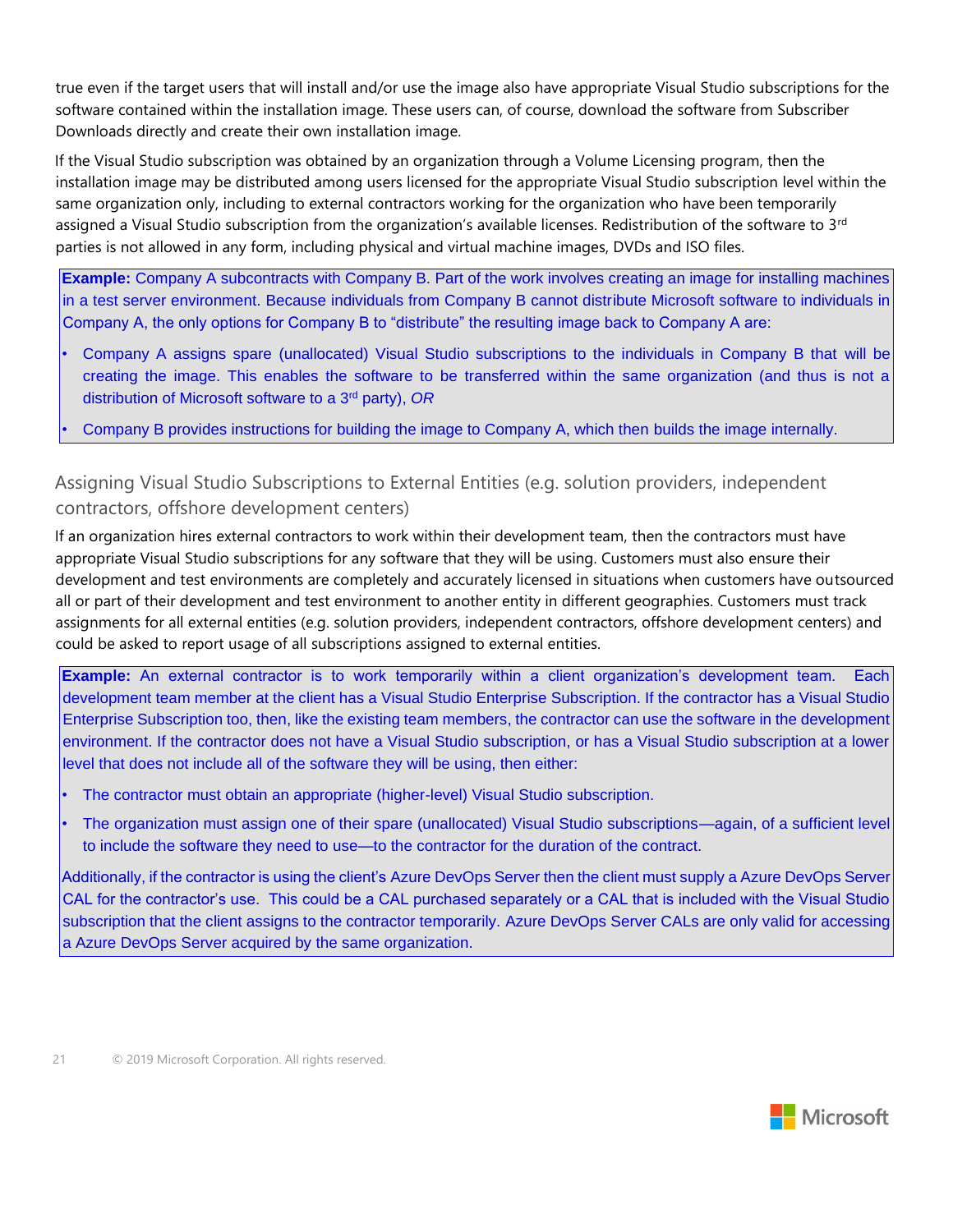### <span id="page-21-0"></span>Visual Studio Subscriptions through Microsoft Partner Network (MPN)

Visual Studio subscriptions offered through the Microsoft Partner Network cannot be used for direct revenue-generating activities, such as providing consulting services, customizing a packaged application for a specific customer, or building a custom application for a customer, for a fee.

**Example:** An external contractor is to work temporarily within a client organization's development team. The contractor has a Visual Studio Enterprise Subscription as a benefit of his firm being in the Microsoft Partner Network (MPN). Since a Visual Studio subscription obtained as a benefit of MPN cannot be used for consulting services:

- The contractor must purchase a Visual Studio subscription for this use.
- The organization must assign one of their spare (unallocated) purchased Visual Studio subscriptions—again, of a sufficient level to include the software they need to use—to the contractor for the duration of the contract.

#### <span id="page-21-1"></span>Product Keys and Installation Software

Visual Studio subscribers can use any installation software as long as that software is from an authorized source (such as Subscriber Downloads, Volume License Service Center, or official Microsoft DVDs) and the software product is covered under the user's Visual Studio subscription. For example, a Visual Studio subscriber could choose to use his organization's Volume Licensing media for installing Windows in a test lab, which may be more convenient due to the Volume Licensing product key having higher activation limits than the key made available through Subscriber Downloads.

#### <span id="page-21-2"></span>Using Software *Sourced* from Subscriber Downloads but *Licensed* Under a Production License

Often, it is more expedient to deploy a server running a fully-tested application directly into production. Normal licenses must be acquired for this use (such as a Windows Server license and Client Access Licenses) because the Visual Studio subscription license is per user and is generally limited to development and testing. However, the *installed software* and the *product key* used to activate that software, where applicable, can be from Subscriber Downloads, even though the *licenses* to use that software in production must be acquired separately from the Visual Studio subscription.

#### <span id="page-21-3"></span>Software Activation

Many software products offered via Subscriber Downloads require activation, a process which validates that the software being installed is genuine Microsoft software (and not a corrupted copy) by connecting to Microsoft servers online. Activation happens after the product key has been entered and has been validated for the product being installed. Be careful to not confuse activation with licensing; activation has no way of determining whether you are licensed to use the product (such as Windows 8, offered through a Visual Studio subscription) or whether you're using the software in a way that is allowed under your license (such as using Windows 8 for developing an application). For more information, see [Product Keys and Activation.](http://msdn.microsoft.com/subscriptions/cc137104.aspx) 

# <span id="page-21-4"></span>Visual Studio Azure DevOps Server Licensing

MicrosoftVisual Studio Azure DevOps Server is the backbone of Microsoft's Application Lifecycle Management (ALM) solution, providing core services such as version control, work item tracking, reporting, and automated builds.

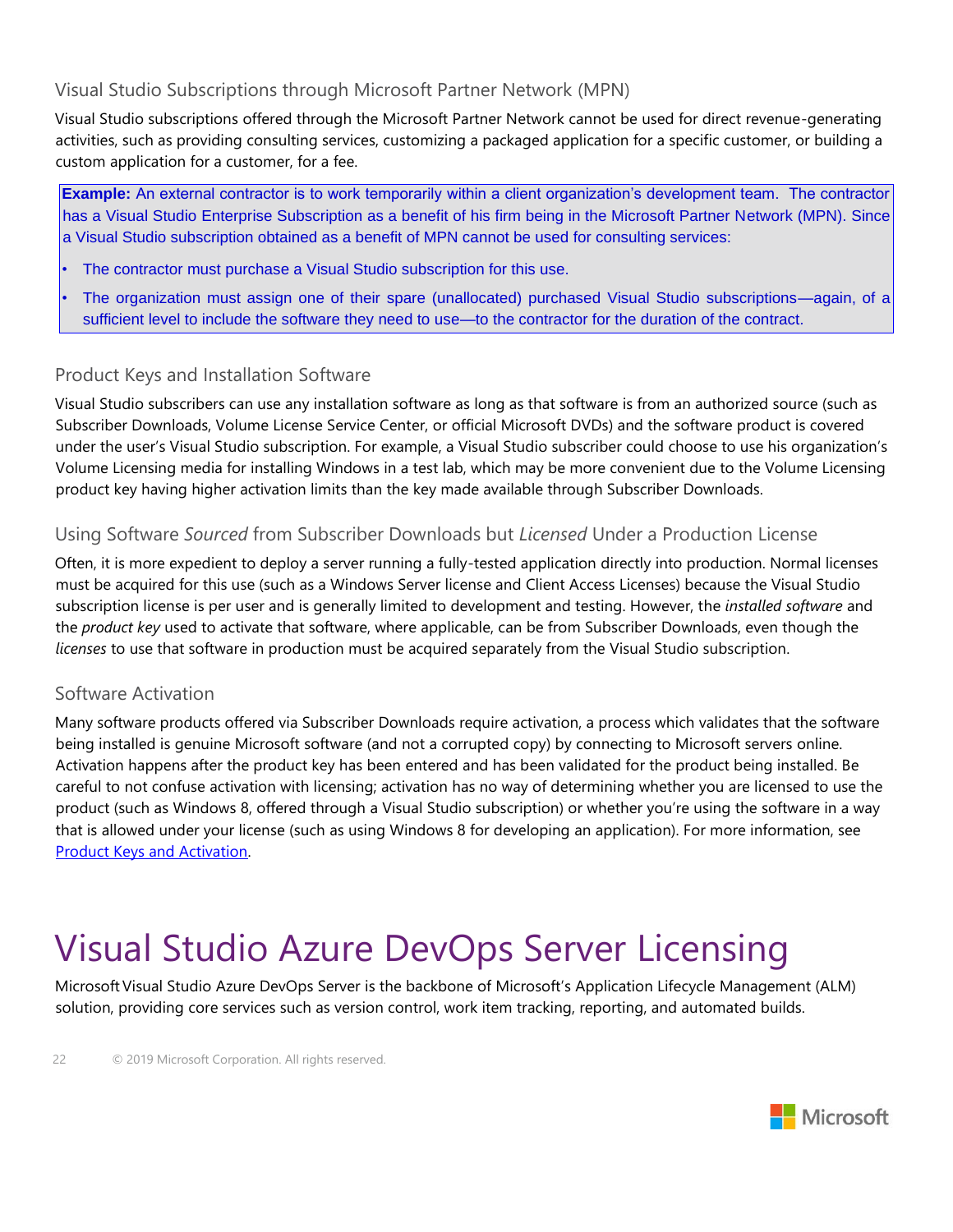Through its deep integration with Visual Studio 2019 development tools, Azure DevOps Server helps organizations communicate and collaborate more effectively throughout the process of designing, building, testing, and deploying software—ultimately leading to increased productivity and team output, improved quality, and greater visibility into the application lifecycle.

Microsoft licenses Azure DevOps Server under the Server/Client Access License (CAL) licensing model—that is, organizations must have a license for each running instance of Azure DevOps Server (i.e., the server) and, with certain exceptions, a Azure DevOps Server CAL for each user or device that accesses Azure DevOps Server.

# <span id="page-22-0"></span>Obtaining Visual Studio Azure DevOps Server

Visual Studio Azure DevOps Server can be obtained in three ways:

- **Visual Studio subscriptions.** Visual Studio Enterprise Subscription, Visual Studio Professional Subscription, Visual Studio Test Professional Subscription, MSDN Platforms, and all Visual Studio cloud subscribers can download and deploy one instance of Azure DevOps Server. These same Visual Studio subscribers are granted a Azure DevOps Server User CAL to be used within their organization (it is not valid for use of Azure DevOps Server acquired by a different organization).
- **Volume Licensing.** Azure DevOps Server is offered through Microsoft Volume Licensing programs, as outlined in the **How to Buy** section above.

Example: An organization has purchased two retail server licenses for Azure DevOps Server. They have 10 people needing access to a single instance of Azure DevOps Server (the other server license is currently not in use) and none of them has a Visual Studio subscription. Five people accessing this one instance of Azure DevOps Server don't need a CAL, so the organization only needs to purchase CALs for the other five people.

Alternately, if the organization installed both instances of Azure DevOps Server, they could have 5 people use one instance and the other five people use the other instance. In this case, the organization would not need to purchase CALs.

While this section of the document focuses on Azure DevOps Server licensing, these terms also relate to Azure DevOps Server Express, which is free, except as noted and except for features that are not included in Azure DevOps Server Express.

## <span id="page-22-1"></span>General Guidance for Licensing Azure DevOps Server

There are a number of points to understand when planning to license Azure DevOps Server:

- **For each server license of Azure DevOps Server that you acquire, you must assign that license to one of your servers**. You may run one instance of the server software in one physical or virtual operating system environment (OSE) on the licensed server.
- The Azure DevOps Server license also includes certain additional software which can be run on any number of machines (physical or virtual). Additional software includes:
- Team Foundation Build Services (for running a build server)

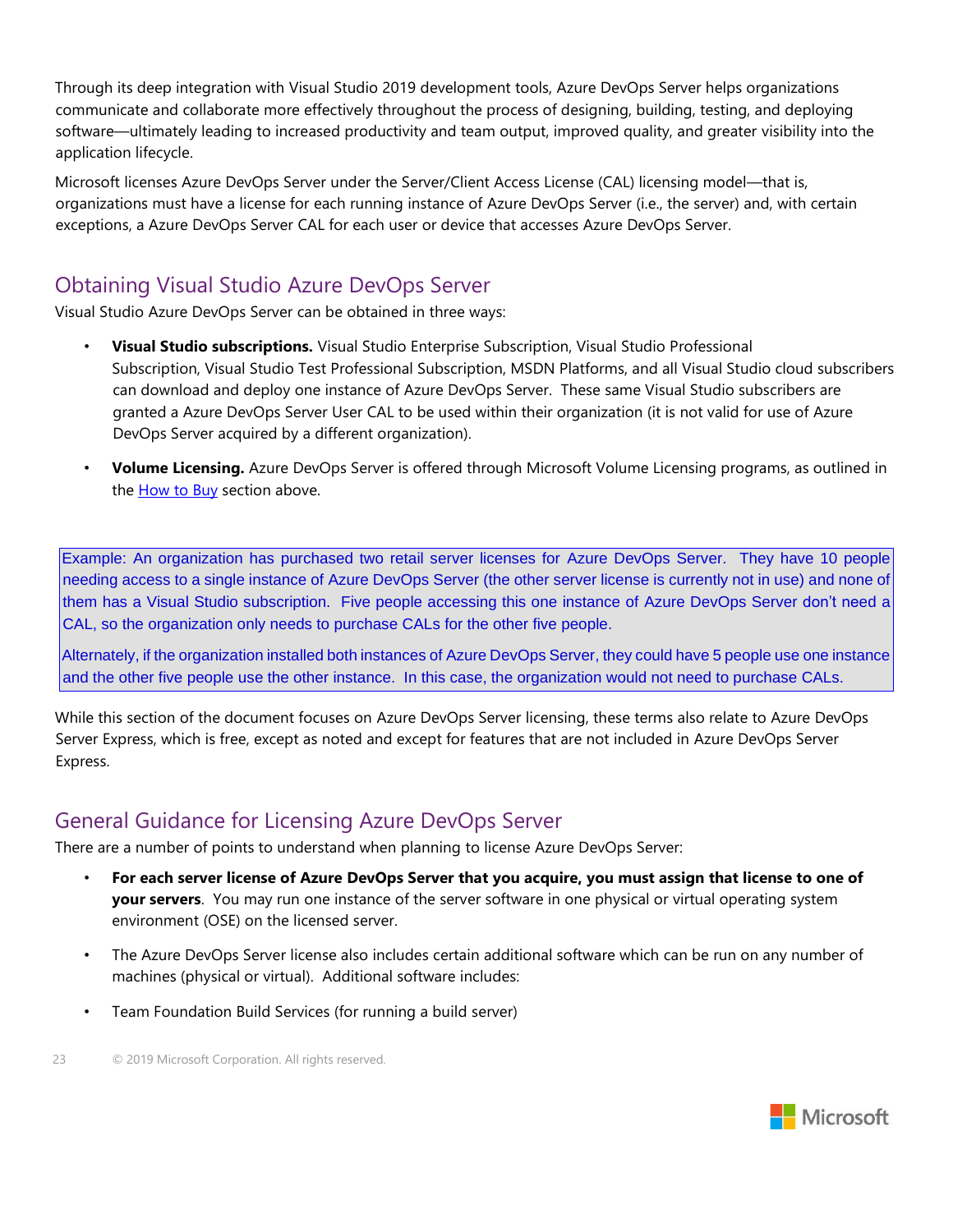- Team Explorer (for installing with Visual Studio to connect to Azure DevOps Server)
- **You must acquire an operating system license for each machine running Azure DevOps Server**, any of the additional software, or the SQL Server database for Azure DevOps Server. You must acquire an operating system license even when your use of Azure DevOps Server is licensed as part of a Visual Studio subscription. For Windows Server-based deployments where Windows Server is licensed on a Server/CAL basis, each user or device that accesses Azure DevOps Server data (on a read or write basis) must also have a Windows Server CAL.
- One instance of the Microsoft SQL Server 2019 Standard software can be used as the Azure DevOps Server database, except for Azure DevOps Server Express which uses SQL Server 2017 Express. Azure DevOps Server uses Microsoft SQL Server as its data repository and provides the right to deploy one instance of SQL Server 2019 Standard software per Azure DevOps Server server license. This is not a separate SQL Server license. This instance of SQL Server can run on a separate server but can only be used by Azure DevOps Server—not for any other purposes. If you do use the SQL Server software for purposes other than Azure DevOps Server, then you must license that use separately.
- **SQL Server Enterprise can be used for Azure DevOps Server, but must be licensed separately**. If you wish to use a different edition of SQL Server (such as Enterprise) as the Azure DevOps Server database, then you must acquire that license separately.
- **SQL Server Reporting Services for Azure DevOps Server can be accessed without a SQL Server CAL**, using the SQL Server software supplied under the Azure DevOps Server license. Normally, accessing SQL Server Reporting Services requires a separate SQL Server CAL, but access to Azure DevOps Server reports under the Azure DevOps Server license is allowed without a SQL Server CAL as long as the SQL Server software running is the version and edition supplied under the Azure DevOps Server license (i.e., SQL Server 2019 Standard) or is licensed separately per core. In all cases, Azure DevOps Server CALs are not required for users who are only accessing Azure DevOps Server reports.

## <span id="page-23-0"></span>Server Licensing Requirements for Azure DevOps Server

For each Azure DevOps Server license you acquire, you can run one instance of the server software in one physical or virtual operating system environment. Before you run the software, you must assign the Azure DevOps Server license to one of your servers.

#### <span id="page-23-1"></span>Reassignment of the Server License

The Azure DevOps Server license can be reassigned to another server, but not within 90 days of the last assignment. However, in the event of a permanent hardware failure, it can be reassigned sooner.

#### <span id="page-23-2"></span>Using Visual Studio on the Build Server

If you have one or more licensed users of Visual Studio Enterprise Subscription, Visual Studio Professional Subscription, or any Visual Studio cloud subscription then you may also install the Visual Studio software as part of Azure DevOps Server Build Services. This way, you do not need to purchase a Visual Studio license to cover the running of Visual Studio on the build server for each person whose actions initiate a build.

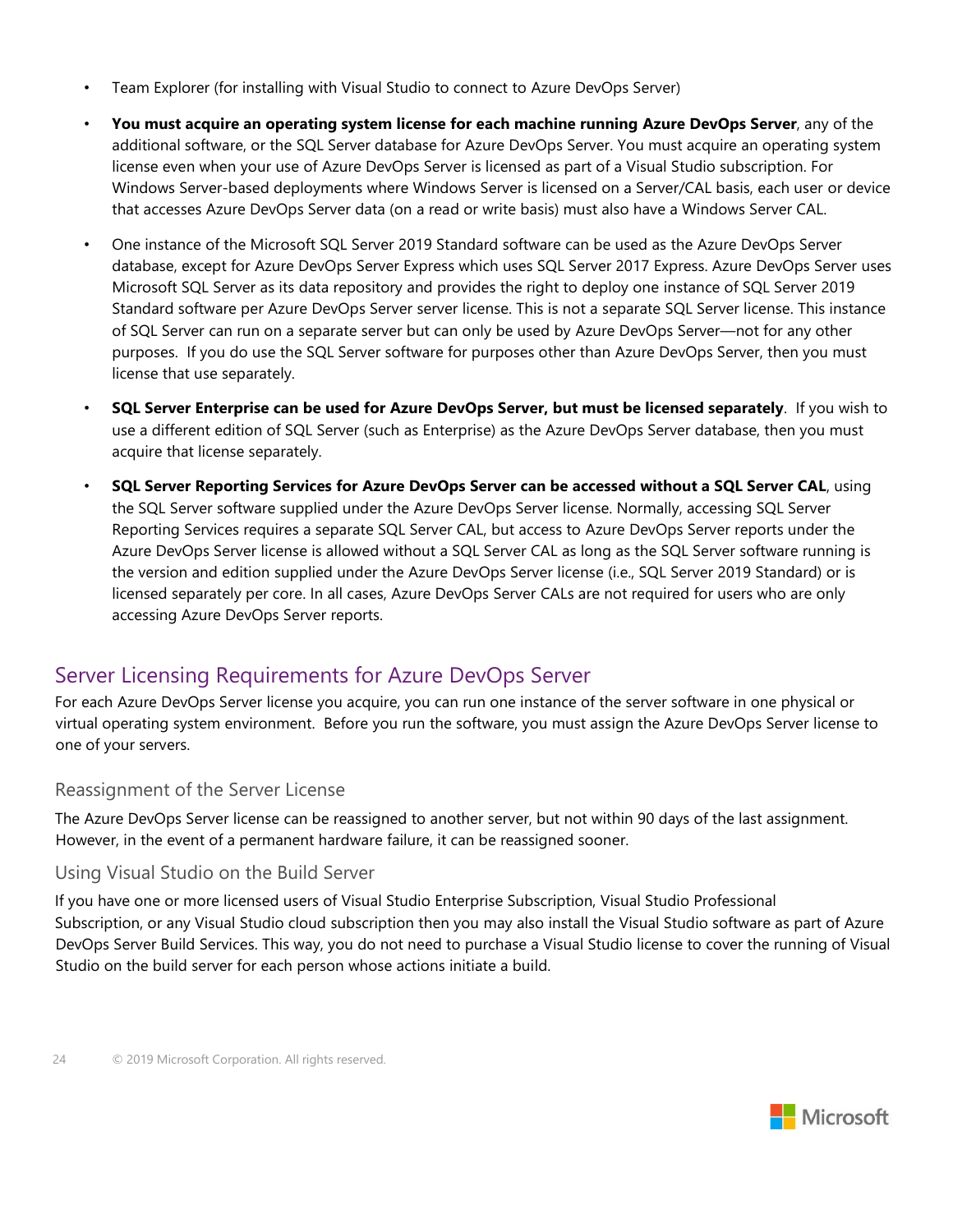## <span id="page-24-0"></span>Client Licensing Requirements for Azure DevOps Server

With certain exceptions, each user or device directly or indirectly accessing Azure DevOps Server must have a User CAL or a Device CAL.

<span id="page-24-1"></span>When a Client Access License is Not Required

An Azure DevOps Server CAL is not required in the following scenarios:

- Entering work items through any interface, and viewing and editing any work items.
- **Accessing Azure DevOps Server reports**. Any read-only data that comes from the Azure DevOps Server SQL data warehouse or is surfaced through SQL Server Analysis Services would be a report, but custom reports could also be written to call into Azure DevOps Server APIs and could also join that data with other data sources.
- **Accessing Azure DevOps Server using Microsoft System Center Operations Manager**. This enables operations staff to take operational issues encountered in production and raise them as issues to the development team, automatically creating a work item in Azure DevOps Server.
- **Accessing Azure DevOps Server using the Feedback Client for TFS**. This allows the user to provide Feedback about an application into Azure DevOps Server.
- Viewing static data that has been manually distributed outside of Azure DevOps Server.
- Up to two devices or users that only access Azure DevOps Server to perform system administration, such as creating Team Projects or Project Collections.
- Up to five users when Azure DevOps Server is purchased through the retail channel or for the free Azure DevOps Server Express. However, a CAL is required for the 6<sup>th</sup> user and any subsequent user.
- **Accessing Visual Studio Azure DevOps Server through a pooled connection from another integrated application or service.** This removes licensing friction from integrating Azure DevOps Server with LOB applications like customer ticketing solutions and other ALM solutions.
- **Accessing Team Foundation Service via an Azure DevOps Server Proxy.** This enables Team Foundation Service subscribers with bandwidth latency issues to deploy Azure DevOps Server Proxy to access the service
- Providing approvals to stages as part of the Release Management pipeline

In all cases, however, the user must still have the necessary CALs for Windows Server (when Windows Server is used as the operating system for Azure DevOps Server, and where Windows Server is licensed under Server/CAL), SharePoint Server (when the user accesses an Azure DevOps Server Project Portal running SharePoint Server), or SQL Server (when Azure DevOps Server uses a version or edition of SQL Server other than SQL Server 2019 Standard), where applicable.

#### <span id="page-24-2"></span>Server Features Requiring More than a CAL

Using the Test Management or Package Management features in Azure DevOps Server requires either a particular level of Visual Studio subscription or a purchase through the Visual Studio Marketplace . A CAL is not sufficient to use these features.

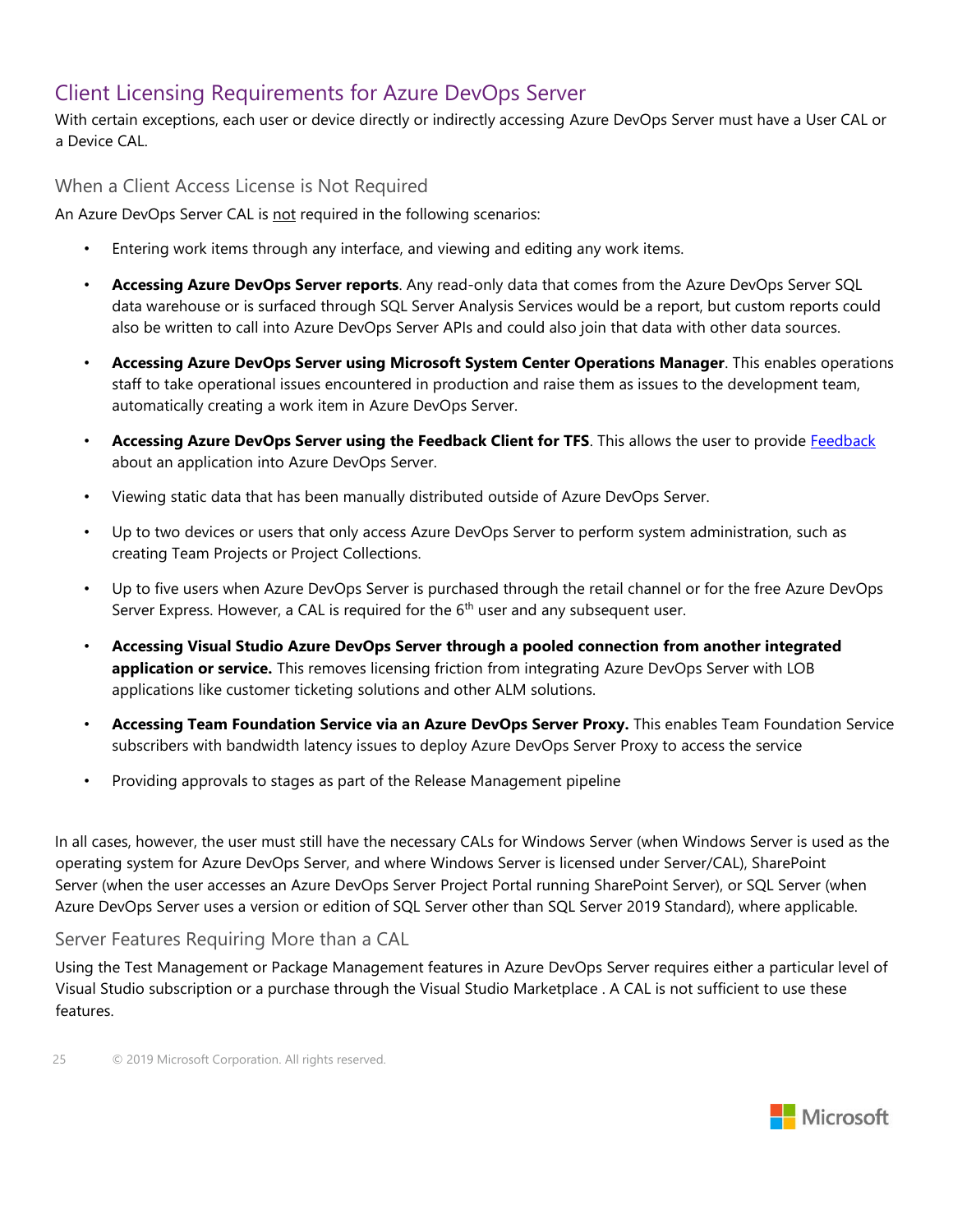| <b>Feature</b>         | <b>Available to:</b>                                                                                                                                                   |
|------------------------|------------------------------------------------------------------------------------------------------------------------------------------------------------------------|
| <b>Test Management</b> | Visual Studio Enterprise subscribers (Visual Studio Enterprise Subscription, Visual Studio<br>Enterprise – annual, or Visual Studio Enterprise – monthly)              |
|                        | Visual Studio Test Professional Subscription subscribers<br>$\bullet$                                                                                                  |
|                        | <b>MSDN Platforms subscribers</b>                                                                                                                                      |
|                        | Paid Azure Test Plan users                                                                                                                                             |
| Package Management     | Visual Studio Enterprise subscribers (Visual Studio Enterprise Subscription, Visual Studio<br>$\bullet$<br>Enterprise – annual, or Visual Studio Enterprise – monthly) |
|                        | Paid Package Management users                                                                                                                                          |

External contractors with Visual Studio Enterprise Subscription, Visual Studio Enterprise – annual, Visual Studio Enterprise – monthly, MSDN Platforms, or Visual Studio Test Professional Subscription subscriptions supplied by their organization can also access these features in Azure DevOps Servers running at other organizations. However, a Azure DevOps Server CAL purchased by the organization that licensed the Azure DevOps Server must be assigned to each of these users.

#### <span id="page-25-0"></span>Choosing between User CALs and Device CALs

Organizations may choose to purchase *User CALs* or *Device CALs,* or a combination of both. User CALs may be appropriate when one user accesses Azure DevOps Server from multiple devices or locations; device CALs are typically used when multiple individuals share a single device to access Azure DevOps Server. Although a Device CAL permits multiple users on a single device, it may only be used by a single user at a time.

**Example:** A training facility that is teaching Azure DevOps Server to a group of classes needs to license Azure DevOps Server. The teaching facility can purchase a Device CAL for each computer in their classroom. In this case, any number of students can use these machines, as each Device CAL allows any number of users to access the server software from a single device, though one at a time on each device.

#### <span id="page-25-1"></span>Multiplexing and Pooling Do Not Reduce the Need for CALs

Hardware and software that reduce the number of users or devices that directly access Azure DevOps Server (sometimes referred to as "multiplexing" or "pooling") do not reduce the number of Azure DevOps Server CALs that are required. End users or devices that access Azure DevOps Server in any way−other than the When a Client License is not Required scenarios noted above−are required to have the appropriate licenses, regardless of whether they are using a direct or indirect connection to the software.

**Example 1:** An organization implements an intranet Web site that connects to Azure DevOps Server in a way that enables users to add work items, resolve bugs, or trigger builds through the Web site. Even though only one device (the Web server) is directly connecting to Azure DevOps Server, each person *who uses the Web site to access Azure DevOps Server* for purposes other than entering defects and enhancement requests must have a CAL. (A device CAL may not be used for the Web server because the Device CAL only supports one user logged-into the specified device at any given

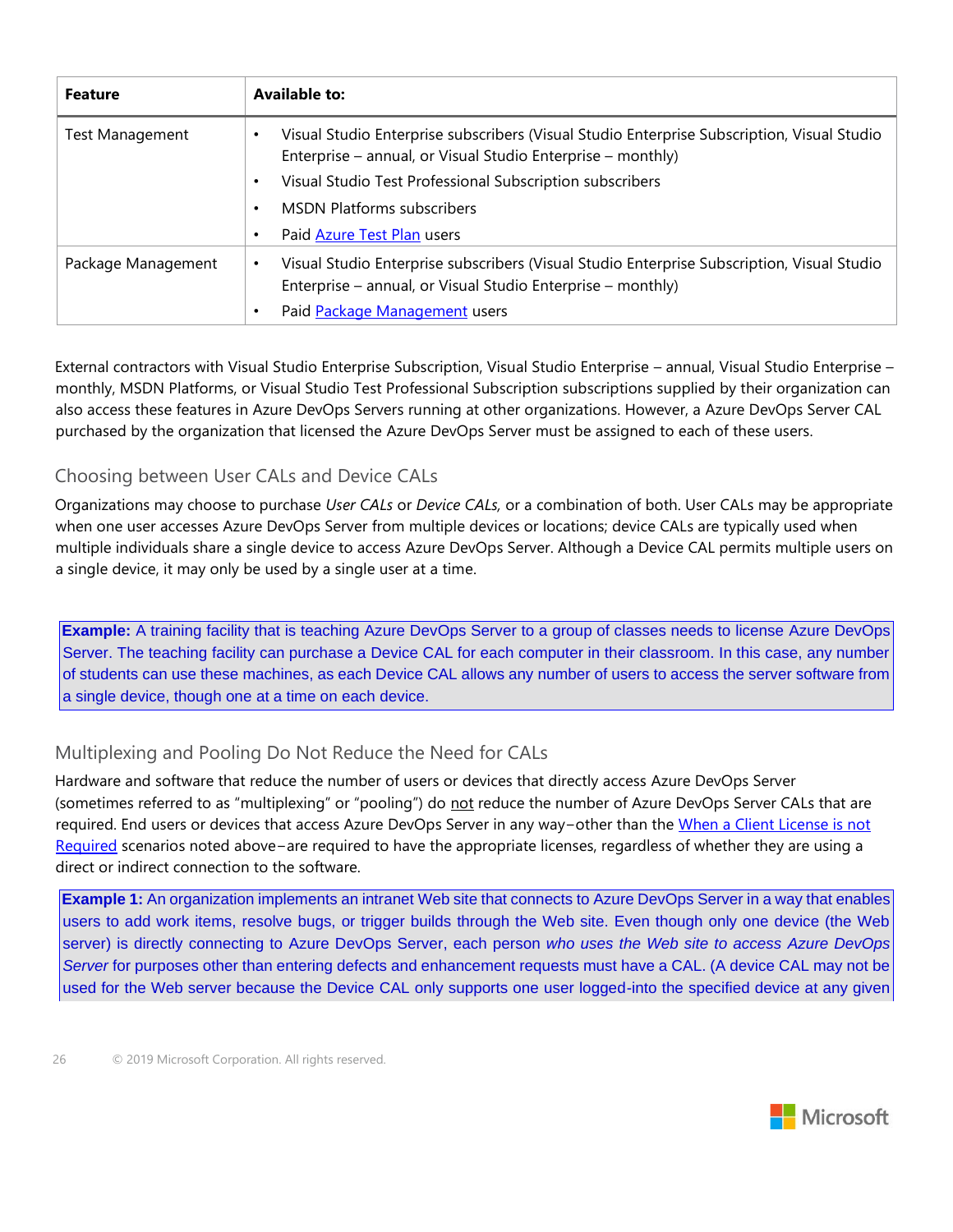time.) A CAL is not required for accessing a second Web site that runs on the same physical Web server but does not access Azure DevOps Server.

**Example 2:** Multiple people simultaneously remote into a server running Terminal Services to access a development environment. Even though those multiple users are "sharing" one device, each user must have a CAL. (A device CAL may not be used because the Device CAL only supports one user logged-into the specified device at any given time.)

## <span id="page-26-0"></span>Release Management

With the introduction of the new web-based Release Management capabilities in Azure DevOps Server, the ability to manage and configure releases is available to all users with a Azure DevOps Server CAL, including Visual Studio subscribers. There is no charge for users (whose access level is configured as Stakeholder) to approve releases.

Each Azure DevOps Server can deploy one release at a time using Release Management, included as part of the server license. Each of the following provides one additional concurrent deployment: Visual Studio Enterprise subscribers (Visual Studio Enterprise Subscription, Visual Studio Enterprise – annual, or Visual Studio Enterprise – monthly), and paid Azure DevOps Build and Release Private Pipelines.

| <b>Feature</b>                                        | <b>Available to:</b>                                                                                                                                                                                                                                                                                                      |
|-------------------------------------------------------|---------------------------------------------------------------------------------------------------------------------------------------------------------------------------------------------------------------------------------------------------------------------------------------------------------------------------|
| Concurrent deployments<br>using Release<br>Management | concurrent deployment is included with Azure DevOps Server.<br>Additional concurrent deployments for each of the following:<br>Visual Studio Enterprise subscribers (Visual Studio Enterprise Subscription, Visual Studio<br>٠<br>Enterprise – annual, or Visual Studio Enterprise – monthly) •<br>Paid Private Pipelines |

Learn more about Release Management:<http://www.visualstudio.com/explore/release-management-vs>

## <span id="page-26-1"></span>Downgrade Rights for Azure DevOps Server

Microsoft provides downgrade rights for Visual Studio Azure DevOps Server. This enables you to use an earlier version of Azure DevOps Server (such as Team Foundation Server 2005, 2008, 2010, 2012, 2013 or 2015) in place of the licensed version of Azure DevOps Server, and an earlier version of SQL Server 2016 Standard as the database supporting Azure DevOps Server. The downgrade rights also apply to Azure DevOps Server CALs, so an Azure DevOps Server CAL can be used for accessing earlier versions of Team Foundation Server.

## <span id="page-26-2"></span>Azure DevOps Server under Software Assurance

As is standard with Software Assurance, if you had a Visual Studio Team Foundation Server 2010 license and CAL that was under Software Assurance as of the availability of Visual Studio Azure DevOps Server in Volume Licensing, then your server and CAL become a Visual Studio Azure DevOps Server server and CAL; otherwise, you are required to purchase a Visual Studio Azure DevOps Server server and CAL to access Visual Studio Azure DevOps Server.

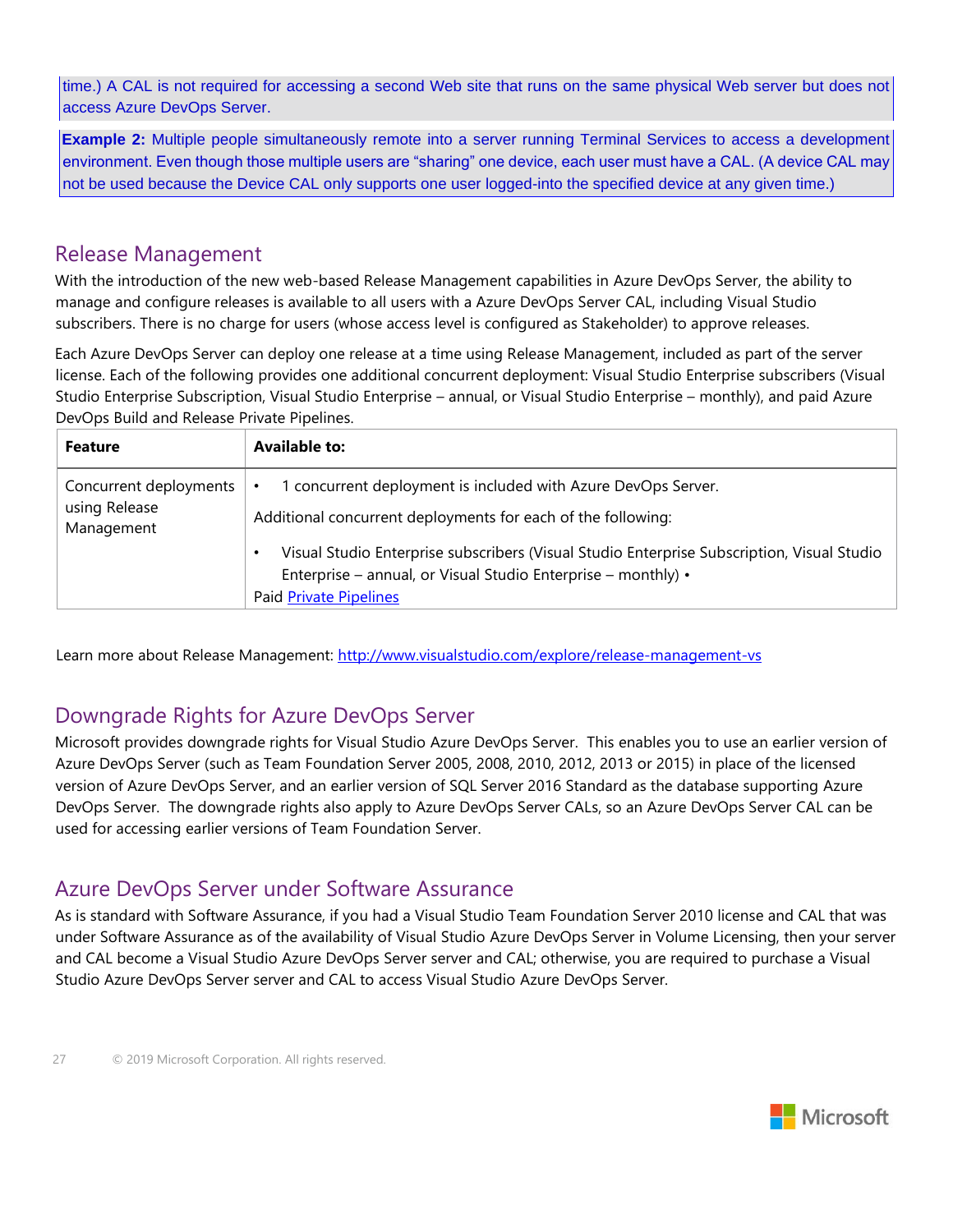# <span id="page-27-0"></span>Connecting Azure DevOps to a Local Build Server

It is possible to set up your Azure DevOps account to run builds on a local server running Team Foundation Build Services. The licensing requirements for the server running the Build server are no different whether it is receiving commands from a local Azure DevOps Server or from Azure DevOps—at a minimum it requires a Azure DevOps Server license, an operating system license (plus potentially CALs), and all users whose actions cause builds to run require Azure DevOps Server CALs. Therefore, users who check in code to Azure DevOps which in turn kicks off a build to the local Build server need Azure DevOps Server CALs. A Azure DevOps Server CAL is provided for each paid Azure DevOps user.

## <span id="page-27-1"></span>Methods of Accessing Azure DevOps Server

The Azure DevOps Server data can be accessed in several ways, including:

- **[Visual Studio Team Explorer](http://go.microsoft.com/fwlink/?linkid=264730)**[, w](http://go.microsoft.com/fwlink/?linkid=264730)hich is included with Visual Studio Enterprise, Visual Studio Professional, Visual Studio Community (which is free), and Visual Studio Test Professional.
- **[Visual Studio Team Explorer Everywhere](http://go.microsoft.com/fwlink/?linkid=264731)**[, w](http://go.microsoft.com/fwlink/?linkid=264731)hich enables you to connect to Azure DevOps Server from an Eclipse-based environment. Team Explorer Everywhere is free.
- **Visual Studio Team Web Access,** which is a browser-based version of the Team Explorer client.
- **Microsoft Office Excel or Microsoft Office Project,** which can access Azure DevOps Server using add-ins for those programs that are provided with Team Explorer.
- PowerPoint Storyboarding add-in, which is free.
- **Programmatically,** as enabled through the Azure DevOps Server application programming interfaces (APIs) or by other means.

No matter which method you use to access Azure DevOps Server you must acquire a license for the client, other than for scenarios noted in the When a Client Access License is Not Required section above.

## <span id="page-27-2"></span>Deployment Options

Companies can take advantage of the inherent flexibility and scalability of Azure DevOps Server to support development teams of all sizes. For example, Azure DevOps Server can be deployed on a desktop system, on a single server, or in a twotier configuration. Regardless of which approach is used, Azure DevOps Server requires an operating system and a database, each of which have their own licensing implications.

#### <span id="page-27-3"></span>Multi-Server (Two-Tier) Deployment

You can deploy Azure DevOps Server in a two-tier configuration, where one tier hosts Azure DevOps Server and the other tier hosts the SQL Server back-end. As outlined above, the operating system for each tier must be licensed separately, and one instance of SQL Server 2016 Standard can be deployed for each license of Azure DevOps Server that you acquire.

**Example**: An organization deploys Azure DevOps Server to one server running Windows Server 2016 Enterprise, and the corresponding SQL Server 2016 Standard database on a separate instance of Windows Server 2016 Enterprise. In this case, only one Azure DevOps Server server license is in use (comprising the Azure DevOps Server and the SQL

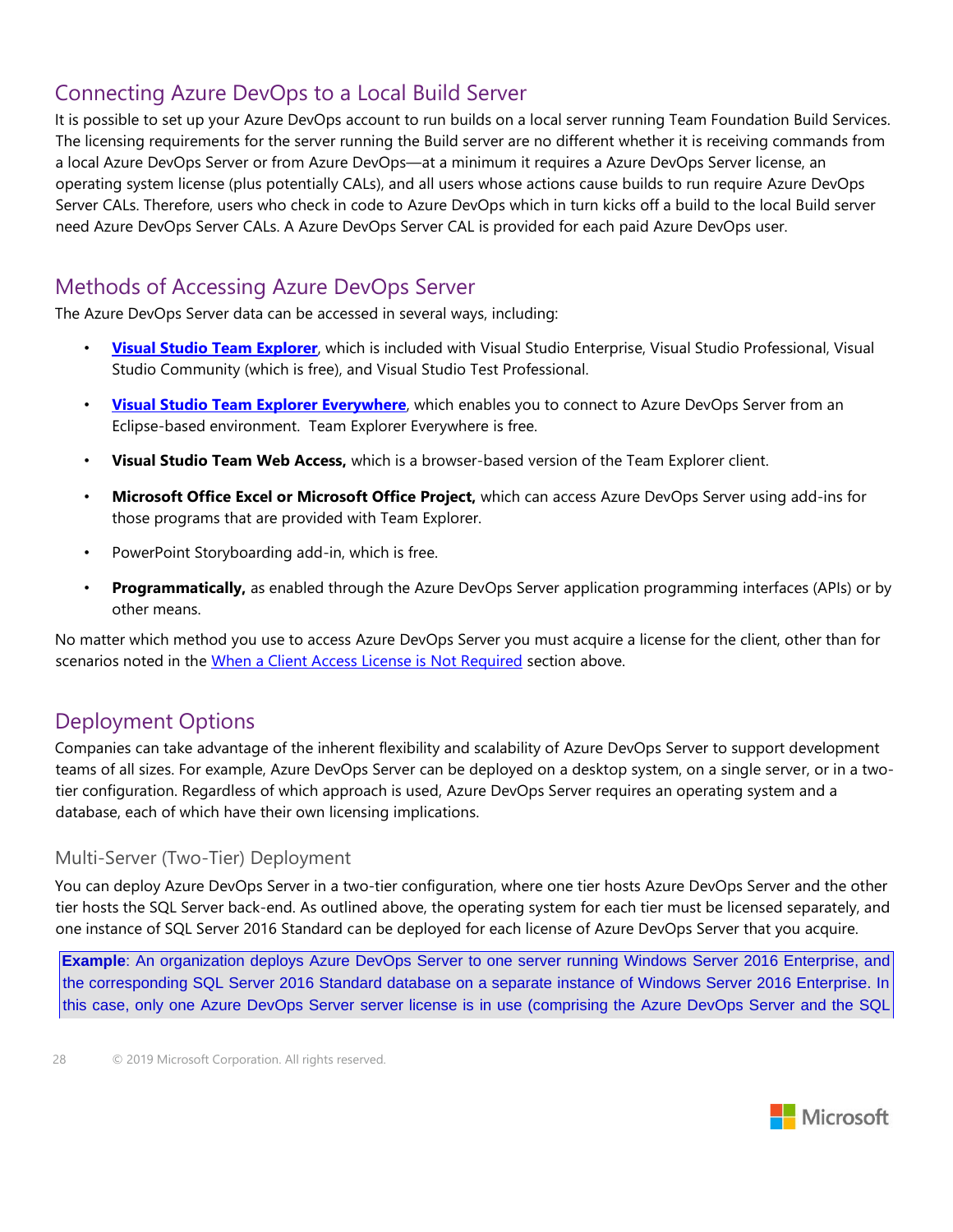Server data tier collectively), but licenses for both Windows Server 2016 Enterprise servers are required. Azure DevOps Server Client Access Licenses may be needed.

When deployed in a two-tier environment, you can increase reliability by maintaining a second application-tier server in a warm or cold standby mode. In warm standby mode, the failover machine is running but a system administrator manually activates the failover functionality. In a cold standby setup, the failover system is usually off until an administrator turns it on and activates its failover functionality. Organizations considering warm or cold standby scenarios may want to consider a load-balanced application tier instead, with both servers in an active role by default.

You can increase the availability of Azure DevOps Server in a two-tier configuration by using SQL Server clustering on the data tier—in this case comprised of two servers. Supported in SQL Server 2016 Standard and higher, clustering provides high availability by combining several physical SQL Server instances into one virtual instance. In a clustered, twoserver data tier configuration, Windows Server and SQL Server 2016 licenses are required for each server but no *additional* Azure DevOps Server CALs are required. Each server in the cluster running SQL Server 2016 Standard counts as a separate instance of SQL Server, so you need to have enough Azure DevOps Server licenses to cover the number of instances, or acquire licenses for SQL Server separately.

#### <span id="page-28-0"></span>Azure DevOps Build Services

Build automation functionality in Azure DevOps Server enables the software to run automated builds on the same server or a separate system, along with the ability to run quality or performance tests as part of the build process. Implementing a "build server" is accomplished using the build agent which is included with Azure DevOps Server. The build server can be separate from the server running Azure DevOps Server, and no Azure DevOps Server CAL or server license is required for the build server.

# <span id="page-28-1"></span>Lab Management Licensing

Microsoft's Visual Studio Lab Management solution extends the existing Visual Studio Application Lifecycle Management platform with integrated Hyper-V based virtual machine management. Lab Management automates complex builddeploy-test workflows to optimize the build process, decrease risk and accelerate time to market. It helps reduce development and testing costs associated with setup, tear down and restoration of virtual environments to a known state. Lab Management streamlines the collaboration between development, QA and operations to help achieve a higher ROI and realize the benefits of Microsoft's entire ALM solution.

## <span id="page-28-2"></span>Lab Management Components

Different pieces of software work in harmony across multiple machines to enable the Lab Management functionality. A typical configuration includes: 1. **Virtual Machine Host**:

- a. Operating system: Windows Server 2008 R2 or 2012
- b. Other software: System Center Virtual Machine Manager 2008 R2 or 2012
- c. On the virtual machines: Visual Studio Agents 2019

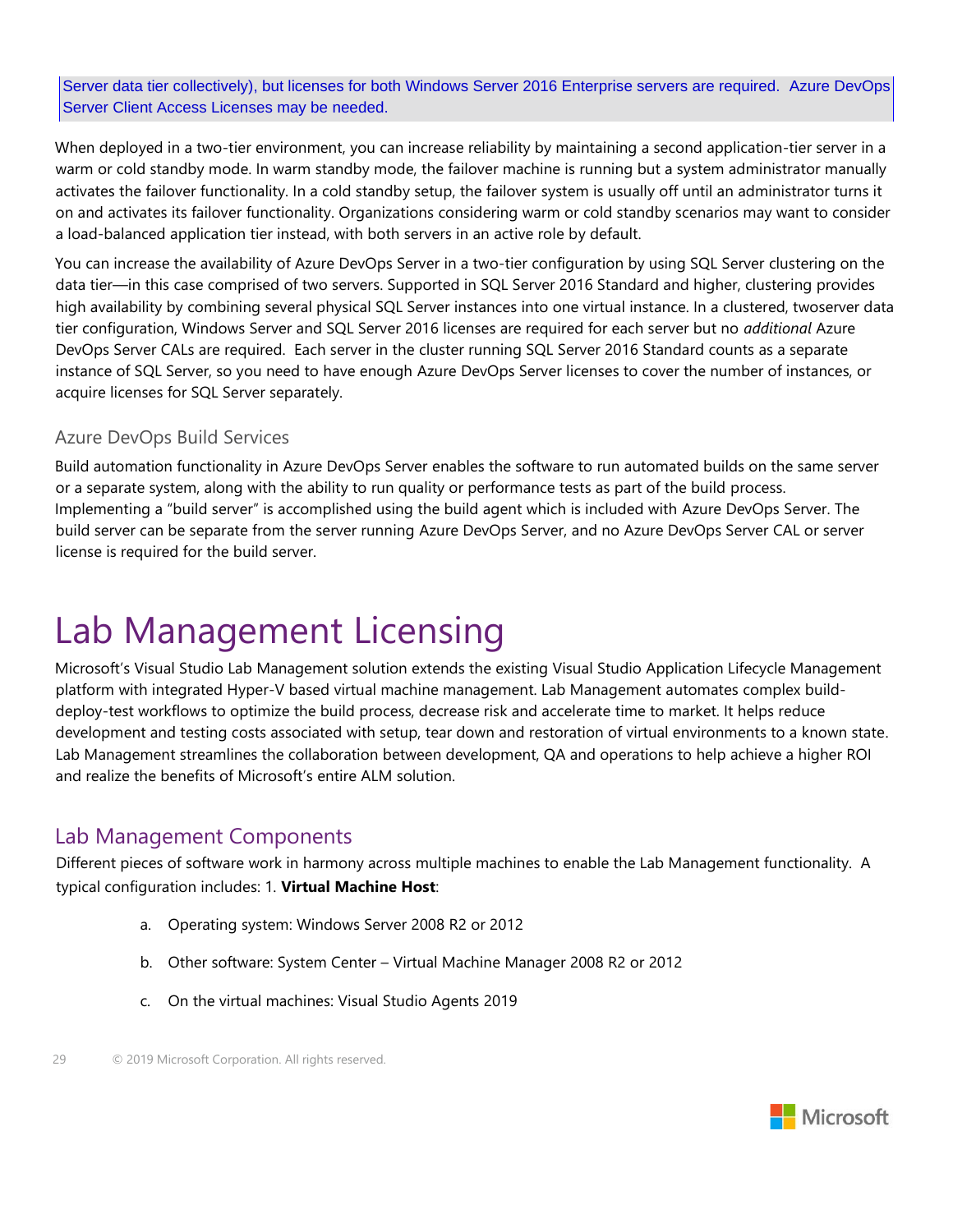#### 2. **Azure DevOps Server**:

- a. Operating system: Windows Server 2008 R2 or 2012
- b. Other software: Visual Studio Azure DevOps Server, SQL Server 2019 Standard, and Visual Studio Test Controller 2019 (part of Visual Studio Agents 2019 which is available to Visual Studio Enterprise Subscription, Visual Studio Enterprise – annual, MSDN Platforms, and Visual Studio Test Professional Subscription subscribers for this use).

#### 3. **Client**:

- a. Operating system: Windows 8 or other Microsoft operating system capable of running the Visual Studio software
- b. Other software: Visual Studio Enterprise 2019

While it is possible to consolidate the Virtual Machine Host and the Azure DevOps Server, this may not be ideal in terms of performance. It may also be preferable to deploy Azure DevOps Server in multiple tiers (*see Multi-Server (Two-Tier) Deployment*).

## <span id="page-29-0"></span>Lab Management Licensing

To utilize the Lab Management functionality in Azure DevOps Server, you must acquire licenses for the following:

- 1. Each person using Microsoft Azure Test Plan 2019 to configure and manage the lab environment must be licensed for either **Visual Studio Enterprise Subscription, Visual Studio Enterprise – annual, MSDN Platforms** or **Visual Studio Test Professional Subscription**, depending on the product they're using. Microsoft Azure Test Plan is installed with Visual Studio Test Professional and Visual Studio Enterprise. Interacting with the Visual Studio Agents 2019 software running on the virtual machines (which is done through Microsoft Azure Test Plan 2019 and uses Microsoft System Center Virtual Machine Manager 2008 R2 or 2012) is also licensed under Visual Studio Enterprise Subscription, Visual Studio Enterprise – annual, MSDN Platforms, and Visual Studio Test Professional Subscription.
- 2. **The operating system(s) running Azure DevOps Server**. Use of Azure DevOps Server (which includes use of SQL Server 2016 Standard) is provided to Visual Studio subscribers. (*See Visual Studio Azure DevOps Server Licensing for more details, including details on Client Licensing Requirements for Azure DevOps Server.*) However, the operating system(s) used to run Azure DevOps Server, including the server, the build server, and the database—which can each be run on a separate operating system—must always be acquired separately.
- 3. **Each person accessing the Virtual Machine Host** (or accessing a virtual machine on that host) **must have a Visual Studio subscription** that contains the software they are using to develop or test the application. When these people do not need to create the lab environments or interact with the Visual Studio Agents software running on the virtual machines, then a lower-level Visual Studio subscription may be sufficient. The host operating system for the Virtual Machine Host, Windows Server 2008 R2, does not need to be licensed separately as long as the software running on this host is only used by Visual Studio subscribers for development and testing.

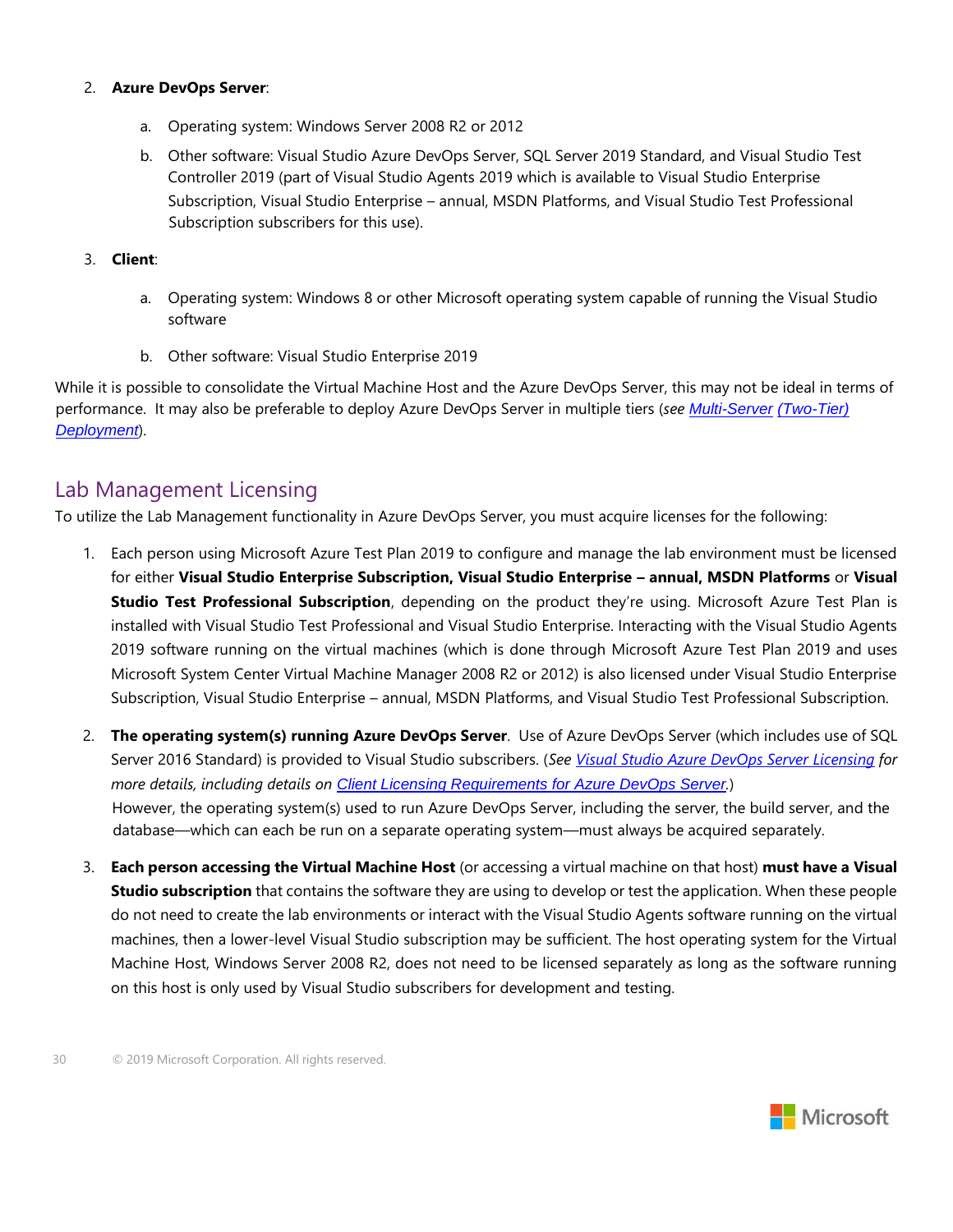# <span id="page-30-0"></span>Appendix

## <span id="page-30-1"></span>For More Information

Visual Studio: [http://visualstudio.microsoft.com](http://visualstudio.microsoft.com/)

Buy Visual Studio:<https://visualstudio.microsoft.com/products/how-to-buy-vs>

Compare subscription options and benefits: [https://www.visualstudio.com/products/compare-visual-studio-2019](https://visualstudio.microsoft.com/products/compare-visual-studio-2015-products-vs)[products](https://www.visualstudio.com/products/compare-visual-studio-2015-products-vs)[vs](https://www.visualstudio.com/products/compare-visual-studio-2015-products-vs)

# <span id="page-30-2"></span>Evaluating Visual Studio

90-day trial versions of certain Visual Studio products can be downloaded at [http://visualstudio.microsoft.com.](http://visualstudio.microsoft.com/) [M](http://www.visualstudio.com/)icrosoft Volume Licensing customers under a Select or Enterprise Agreement can download, install, and evaluate any of the Visual Studio products for 60 days before requiring a purchase. Applications built using trial software cannot be deployed into production.

# <span id="page-30-3"></span>Licensing Training Environments

Organizations providing training services to third parties that include Visual Studio or other Microsoft software must be active in the [Learning competency](https://partner.microsoft.com/global/40124636) [in](https://partner.microsoft.com/global/40124636) the Microsoft Partner Network. Earning this competency provides the partner with rights to [classroom licenses](https://partner.microsoft.com/global/40120298) for any software that they have legally acquired, such as separate purchases or licenses that are a benefit of their membership in the Microsoft Partner Network.

Organizations that have signed an Enterprise, Select or Select Plus agreement are allowed to use up to 20 licenses of any product offered through Microsoft Volume Licensing programs in a dedicated training facility on the organization's premises.

Outside these two options, customers need to either use trial software available from Microsoft.com, or purchase licenses for the software being used for training.

# <span id="page-30-4"></span>Historical Visual Studio Subscription Transitions

At certain releases of Visual Studio, the Visual Studio subscription offerings have changed and existing subscribers at that point have been converted to the new subscription level, often providing significantly improved capabilities and benefits.

#### <span id="page-30-5"></span>Visual Studio 2015

Customers who had active Visual Studio Ultimate with MSDN or Visual Studio Premium with MSDN subscriptions were automatically converted to Visual Studio Enterprise with MSDN.

MSDN OS is no longer available for purchase. Active MSDN OS subscribers can renew into Visual Studio Professional Subscription.

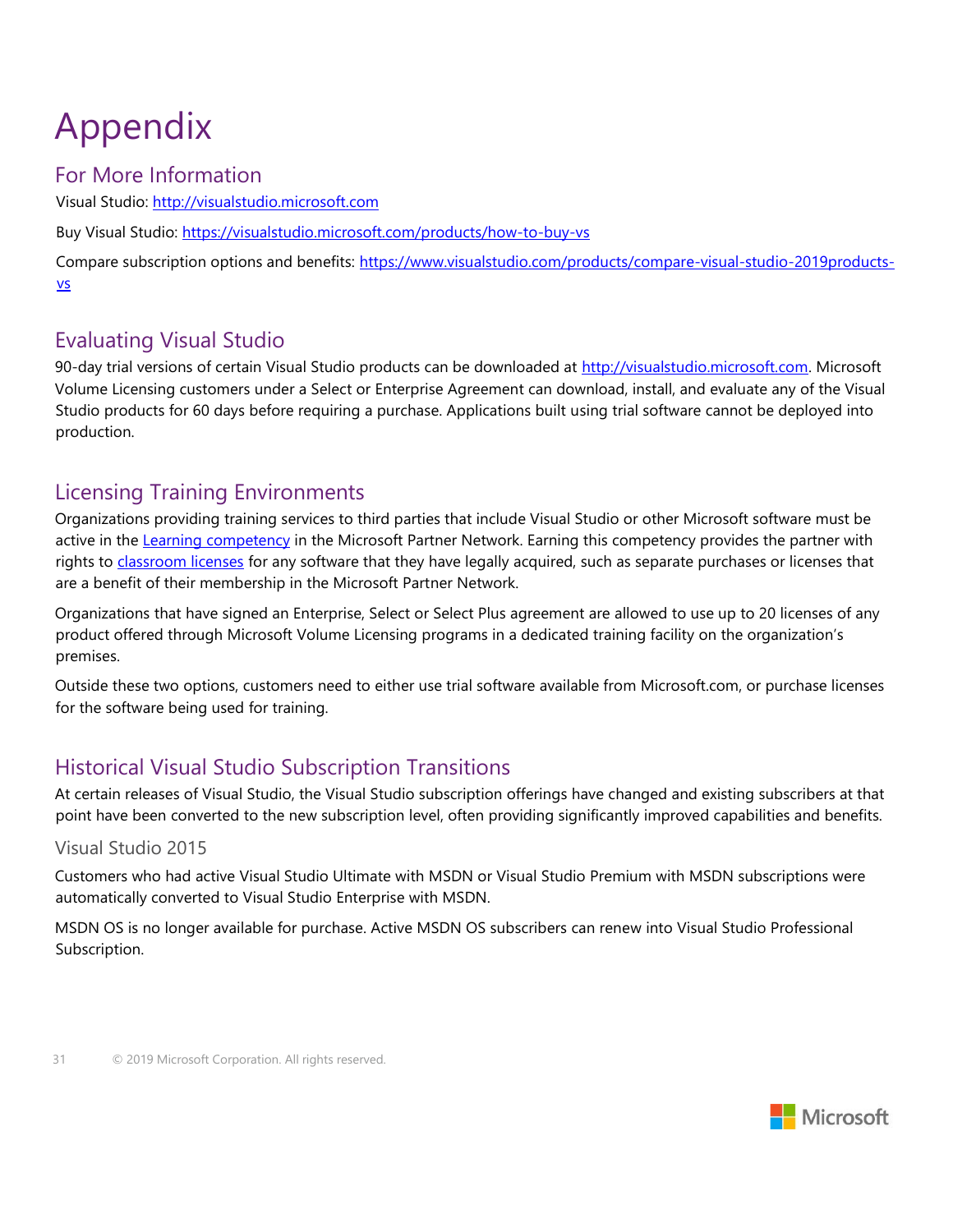## <span id="page-31-0"></span>Visual Studio 2013

There were no Visual Studio subscription transitions with the release of Visual Studio 2013.

### <span id="page-31-1"></span>Visual Studio 2012

Customers who had active Visual Studio Professional with MSDN Embedded (also called MSDN Embedded) subscriptions as of August 2012 were automatically converted to Visual Studio Professional with MSDN. All other subscriptions mapped directly to their successors.

| <b>2010 Subscription Levels:</b>                   | Converted to these 2012 Subscription Levels in<br><b>August 2012:</b> |
|----------------------------------------------------|-----------------------------------------------------------------------|
| Visual Studio 2010 Ultimate with MSDN              | Visual Studio Ultimate 2012 with MSDN                                 |
| Visual Studio 2010 Premium with MSDN               | Visual Studio Premium 2012 with MSDN                                  |
| Visual Studio Test Professional 2010 with MSDN     | Visual Studio Test Professional 2012 with MSDN                        |
| Visual Studio 2010 Professional with MSDN          | Visual Studio Professional 2012 with MSDN                             |
| Visual Studio 2010 Professional with MSDN Embedded | Visual Studio Professional 2012 with MSDN                             |
| <b>MSDN Operating Systems</b>                      | <b>MSDN Operating Systems</b>                                         |

#### <span id="page-31-2"></span>Visual Studio 2010

Customers who had active Visual Studio subscriptions when Visual Studio 2010 launched in April 2010 were transitioned according to the logic below.

| <b>2008 Subscription Levels:</b>                                                | <b>Converted to these 2010 Subscription Levels in April</b><br>2010: |
|---------------------------------------------------------------------------------|----------------------------------------------------------------------|
| Visual Studio Team System 2008 Team Suite with MSDN<br>Premium                  | Visual Studio 2010 Ultimate with MSDN                                |
| Visual Studio Team System 2008 Architecture Edition with<br><b>MSDN Premium</b> | Visual Studio 2010 Ultimate with MSDN                                |
| Visual Studio Team System 2008 Development Edition with<br><b>MSDN Premium</b>  | Visual Studio 2010 Ultimate with MSDN                                |
| Visual Studio Team System 2008 Test Edition with MSDN<br>Premium                | Visual Studio 2010 Ultimate with MSDN                                |
| Visual Studio Team System 2008 Database Edition with<br><b>MSDN Premium</b>     | Visual Studio 2010 Ultimate with MSDN                                |
| Visual Studio 2008 Professional Edition with MSDN Premium                       | Visual Studio 2010 Premium with MSDN                                 |
| Visual Studio 2008 Professional Edition with MSDN<br>Professional               | Visual Studio 2010 Professional with MSDN                            |
| <b>MSDN Operating Systems</b>                                                   | <b>MSDN Operating Systems</b>                                        |

This transition was referred to as "The Ultimate Offer." Additional details can be found here:

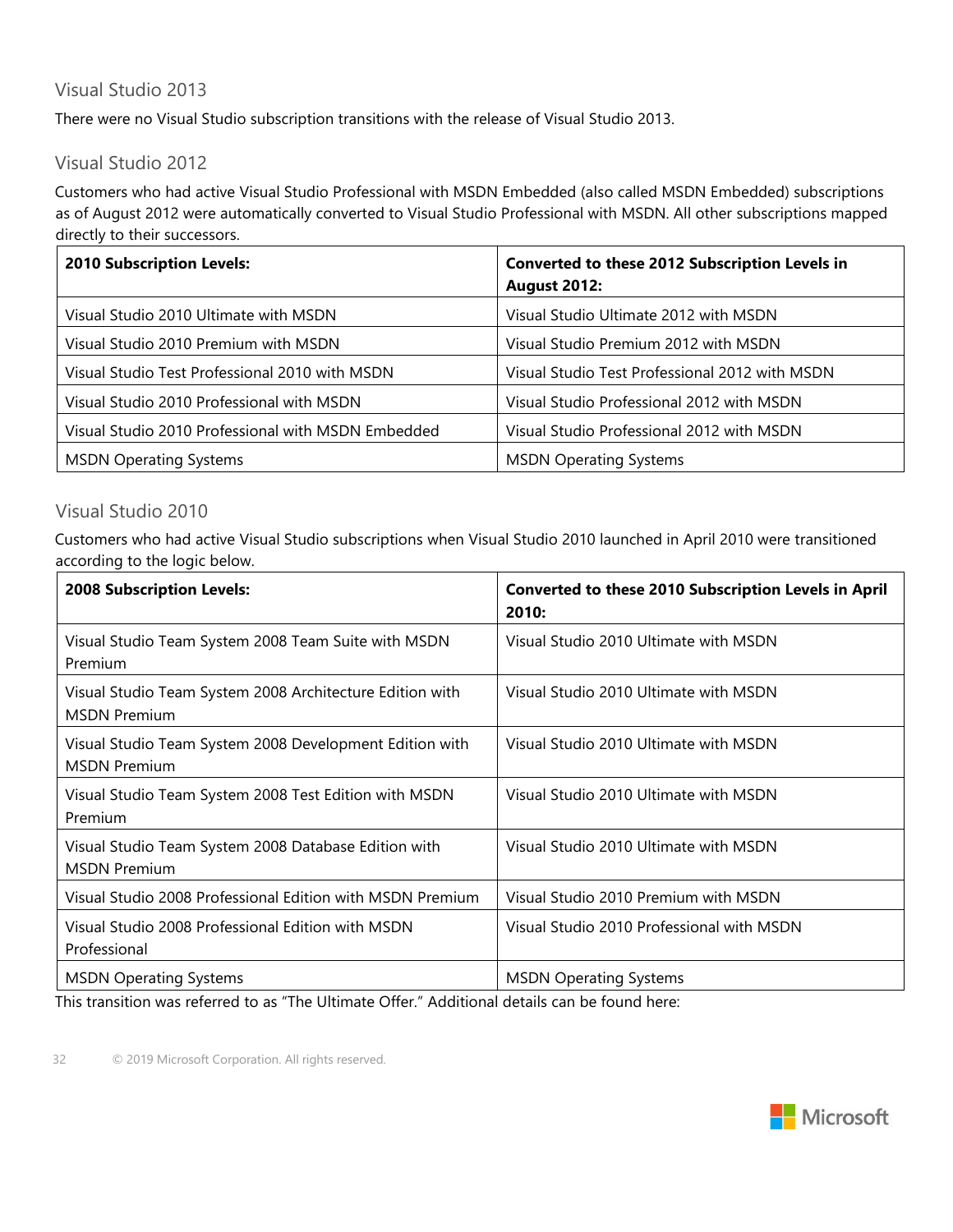### <span id="page-32-0"></span>Visual Studio 2008

The Visual Studio 2008 product line did not have any special transitions, so the 2005 subscriptions mapped directly to their 2008 successors.

| <b>Visual Studio 2005</b>                                    | <b>Visual Studio 2008</b>                                    |
|--------------------------------------------------------------|--------------------------------------------------------------|
| Visual Studio 2005 Team System Team Suite with MSDN          | Visual Studio Team System 2008 Team Suite with               |
| Premium                                                      | <b>MSDN Premium</b>                                          |
| Visual Studio 2005 Team Edition for Software Architects with | Visual Studio Team System 2008 Architecture Edition          |
| <b>MSDN Premium</b>                                          | with MSDN Premium                                            |
| Visual Studio 2005 Team Edition for Software Developers with | Visual Studio Team System 2008 Development Edition           |
| <b>MSDN Premium</b>                                          | with MSDN Premium                                            |
| Visual Studio 2005 Team Edition for Testers with MSDN        | Visual Studio Team System 2008 Test Edition with             |
| Premium                                                      | <b>MSDN Premium</b>                                          |
| Visual Studio 2005 Team Edition for Database Professionals   | Visual Studio Team System 2008 Database Edition with         |
| with MSDN Premium                                            | <b>MSDN Premium</b>                                          |
| Visual Studio 2005 Professional Edition with MSDN Premium    | Visual Studio 2008 Professional Edition with MSDN<br>Premium |
| Visual Studio 2005 Professional Edition with MSDN            | Visual Studio 2008 Professional Edition with MSDN            |
| Professional                                                 | Professional                                                 |
| <b>MSDN Operating Systems</b>                                | <b>MSDN Operating Systems</b>                                |

#### <span id="page-32-1"></span>Visual Studio 2005

Visual Studio 2005 was a significant transition, including the launch of Microsoft's ALM offerings, branded Visual Studio Team System.

| Pre-Visual Studio 2005 Visual Studio Subscription Level | <b>Transition Path</b>                                                               |
|---------------------------------------------------------|--------------------------------------------------------------------------------------|
| <b>MSDN Universal</b>                                   | Customers had the choice of Visual Studio 2005 Team<br>Edition role:                 |
|                                                         | Visual Studio 2005 Team Edition for Software<br>Architects with MSDN Premium         |
|                                                         | Visual Studio 2005 Team Edition for Software<br>Developers with MSDN Premium         |
|                                                         | Visual Studio 2005 Team Edition for Testers with<br>$\bullet$<br><b>MSDN Premium</b> |
|                                                         | Visual Studio 2005 Team Edition for Database<br>Professionals with MSDN Premium      |